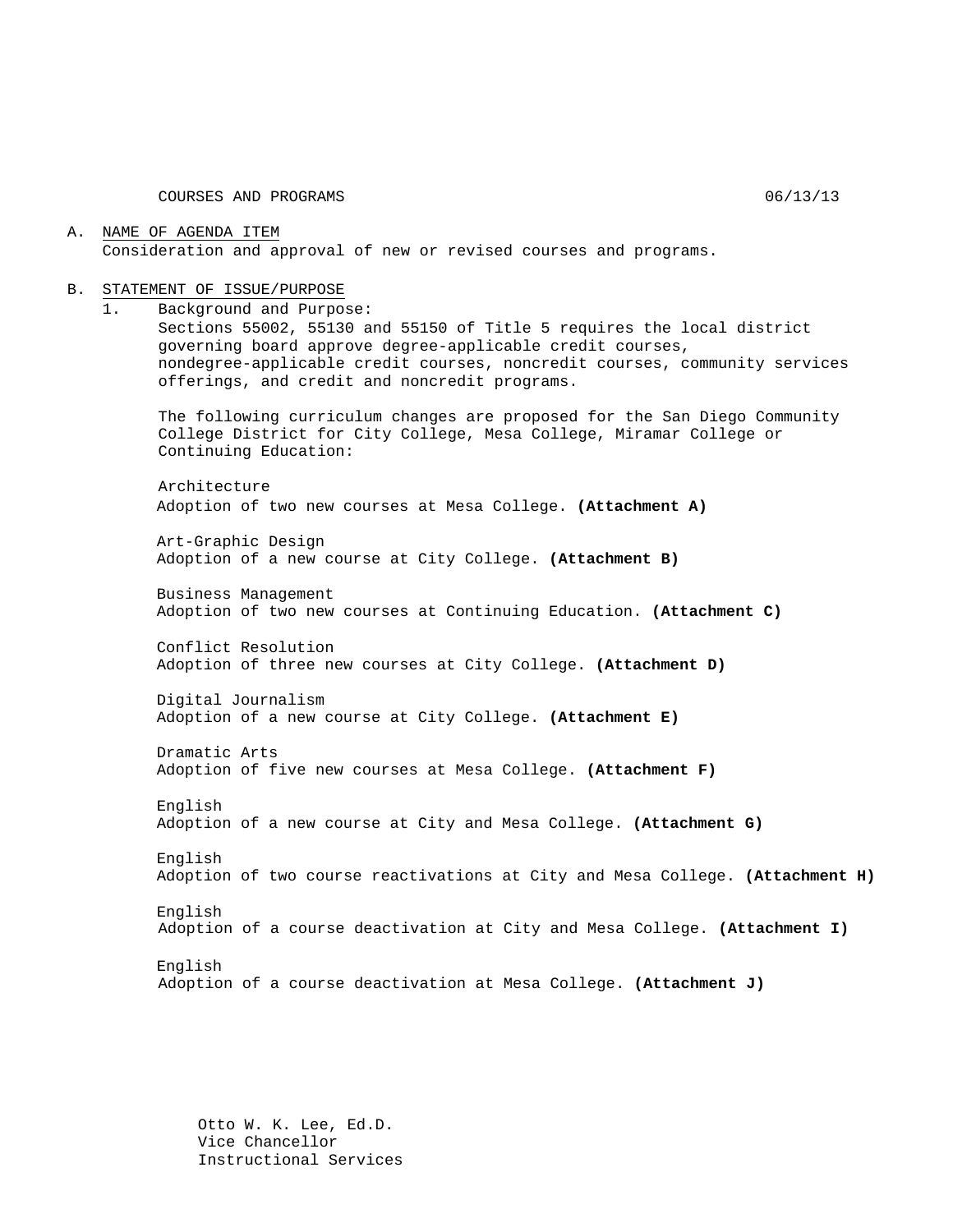COURSES AND PROGRAMS  $06/13/13$ 

B. STATEMENT OF ISSUE/PURPOSE (continued) 1. Background and Purpose: (continued) Health Adoption of four new courses at Continuing Education. **(Attachment K)** Mecomtronics Adoption of two course deactivations at City College. **(Attachment L)** Music Adoption of four course deactivations at Mesa College. **(Attachment M)** Architecture Adoption of a program revision at Mesa College. **(Attachment N)** Biology Adoption of program revision at City College. **(Attachment O)** Business Management Adoption of a new program at Continuing Education. **(Attachment P)** Business Management Adoption of a program revision at Mesa College. **(Attachment Q)** Child Development Adoption of a program revision at Mesa College. **(Attachment R)** Communications Adoption of a new program at City College. **(Attachment S)** Computer and Information Sciences Adoption of a program revision at Continuing Education. **(Attachment T)** Dramatic Arts Adoption of a program revision at Mesa College. **(Attachment U)** English Adoption of a program revision at City College. **(Attachment V)** English Adoption of a program revision at Mesa College. **(Attachment W)** Health Education Adoption of a new program at Continuing Education. **(Attachment X)** Liberal Arts and Sciences Adoption of a program revision at City College. **(Attachment Y)**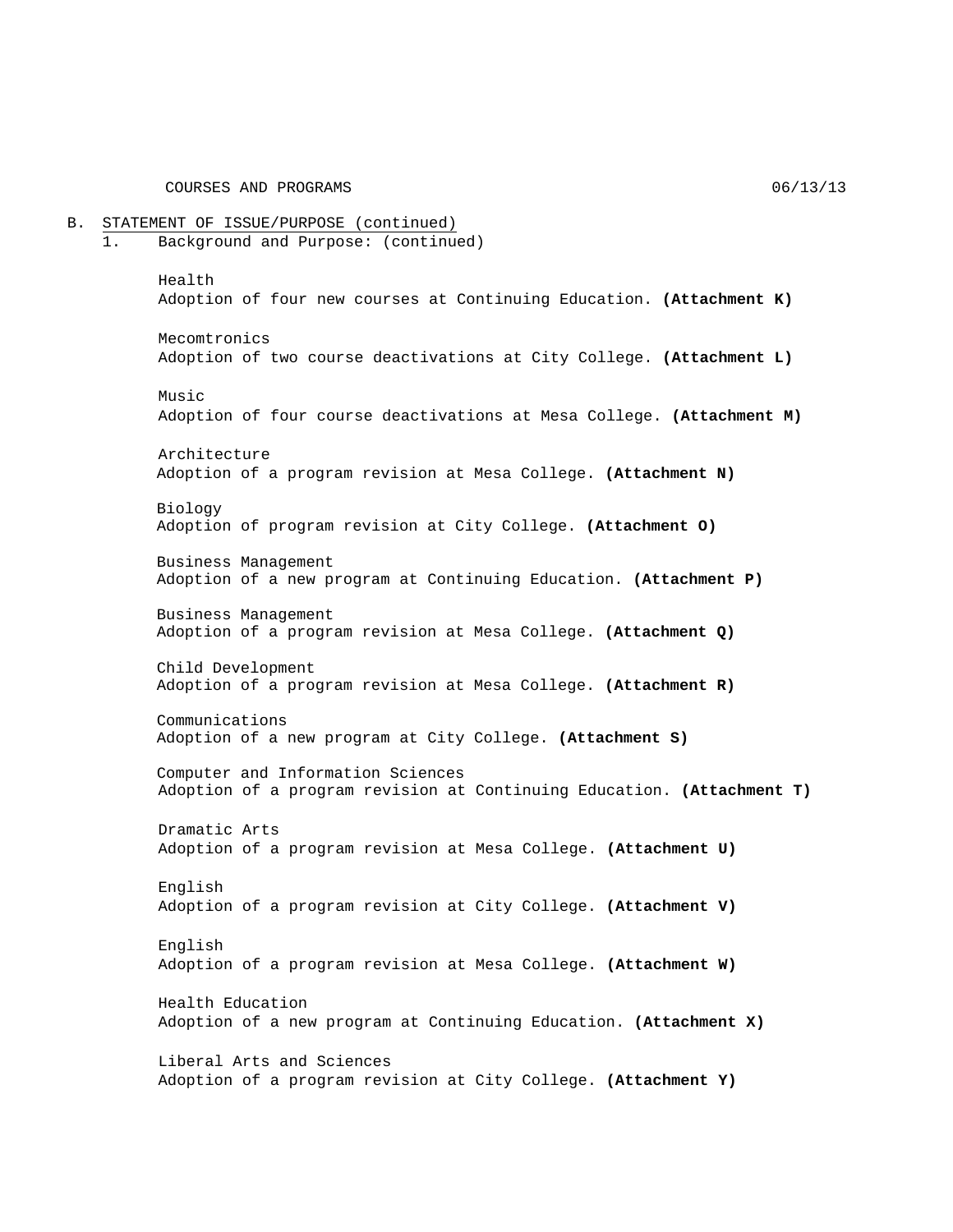COURSES AND PROGRAMS 06/13/13

# B. STATEMENT OF ISSUE/PURPOSE (continued)<br>1. Background and Purpose: (continue

Background and Purpose: (continued)

Liberal Arts and Sciences Adoption of a program revision at Mesa College. **(Attachment Z)**

Music

Adoption of a program revision at Mesa College. **(Attachment AA)**

2. Cost and Funding There is no additional cost to the District.

#### C. PROPOSAL

The Board of Trustees hereby grants authority to take the action outlined in Part A.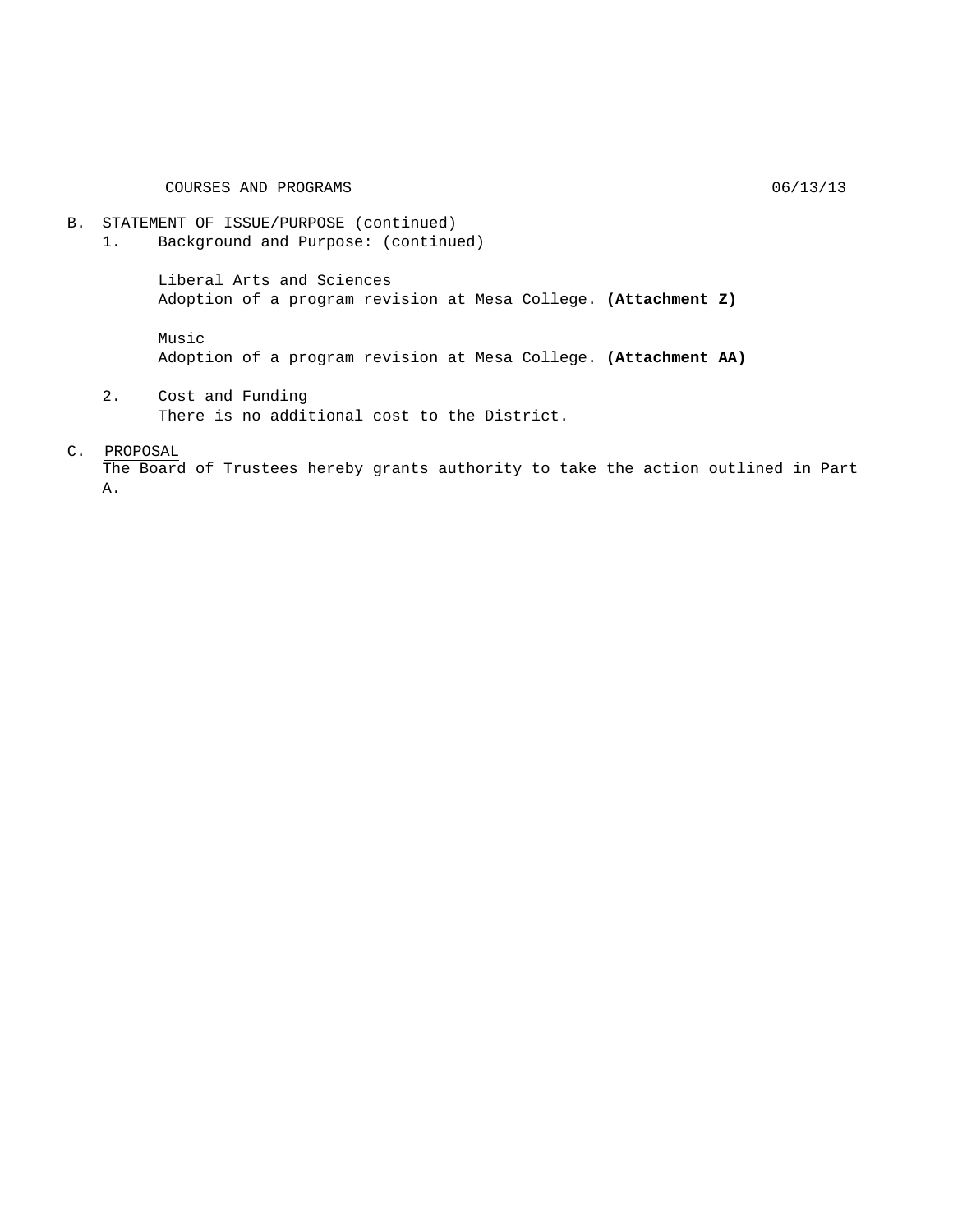Adoption of two new courses at Mesa College.

Proposed new courses at Mesa College:

## **180B Advanced Architectural Design IIB 48 - 54 hours lecture, 96 - 108 hours lab, 5 units Grade Only**

*Prerequisite:* Architecture 180A with a grade of "C" or better, or equivalent.

This course is the third semester of advanced architectural design. Emphasis is placed on issues related to sustainability, materiality, and urban design and context as they relate to building plan, section and form. Students resolve major design problems to further develop their creative abilities and critical thinking skills. Students are required to present their design solutions to juries comprised of members of the class and design critics from industry. This course is intended for students majoring in Architecture and professionals in the field who want to hone their design skills. (FT) Associate Degree Credit & transfer to CSU.

### **180C Advanced Architectural Design IIC 48 - 54 hours lecture, 96 - 108 hours lab, 5 units Grade Only**

*Prerequisite:* Architecture 180B with a grade of "C" or better, or equivalent.

This course is the fourth semester of advanced architectural design. Emphasis is placed on the application of contemporary architectural theory as the basis for design decisions related to one comprehensive design project. Students are required to present their design solutions to juries comprised of members of the class and design critics from industry. This course is intended for students majoring in Architecture and professionals in the field who want to hone their design skills. (FT) Associate Degree Credit & transfer to CSU.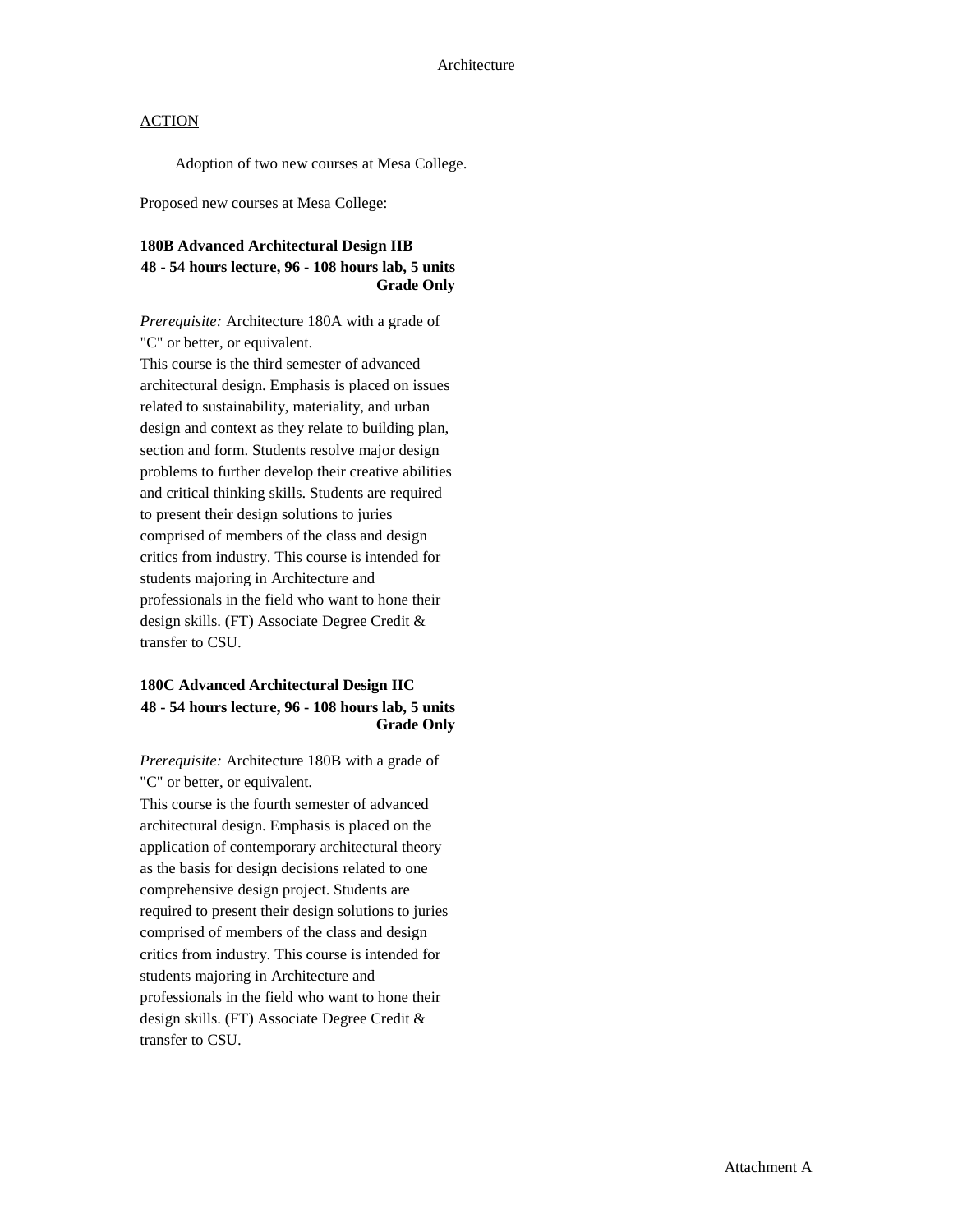Adoption of a new course at City College.

Proposed new course at City College:

#### **148C Portfolio Building**

## **24 - 27 hours lecture, 72 - 81 hours lab, 3 units Grade Only**

*Advisory:* English 47A or English 48 and English 49, each with a grade of "C" or better, or equivalent, or Assessment Skill Levels R5 and W5; Art-Graphic Design 124 and Art-Graphic Design 133, each with a grade of "C" or better, or equivalent. This course is intended for advanced graphic design students to develop and build substantial portfolio projects. Emphasis is placed on assessment of current trends and the development of original packaging and typeface designs to reach target markets. This course requires students to spend considerable time outside of class to complete projects. (FT) Associate Degree Credit & transfer to CSU.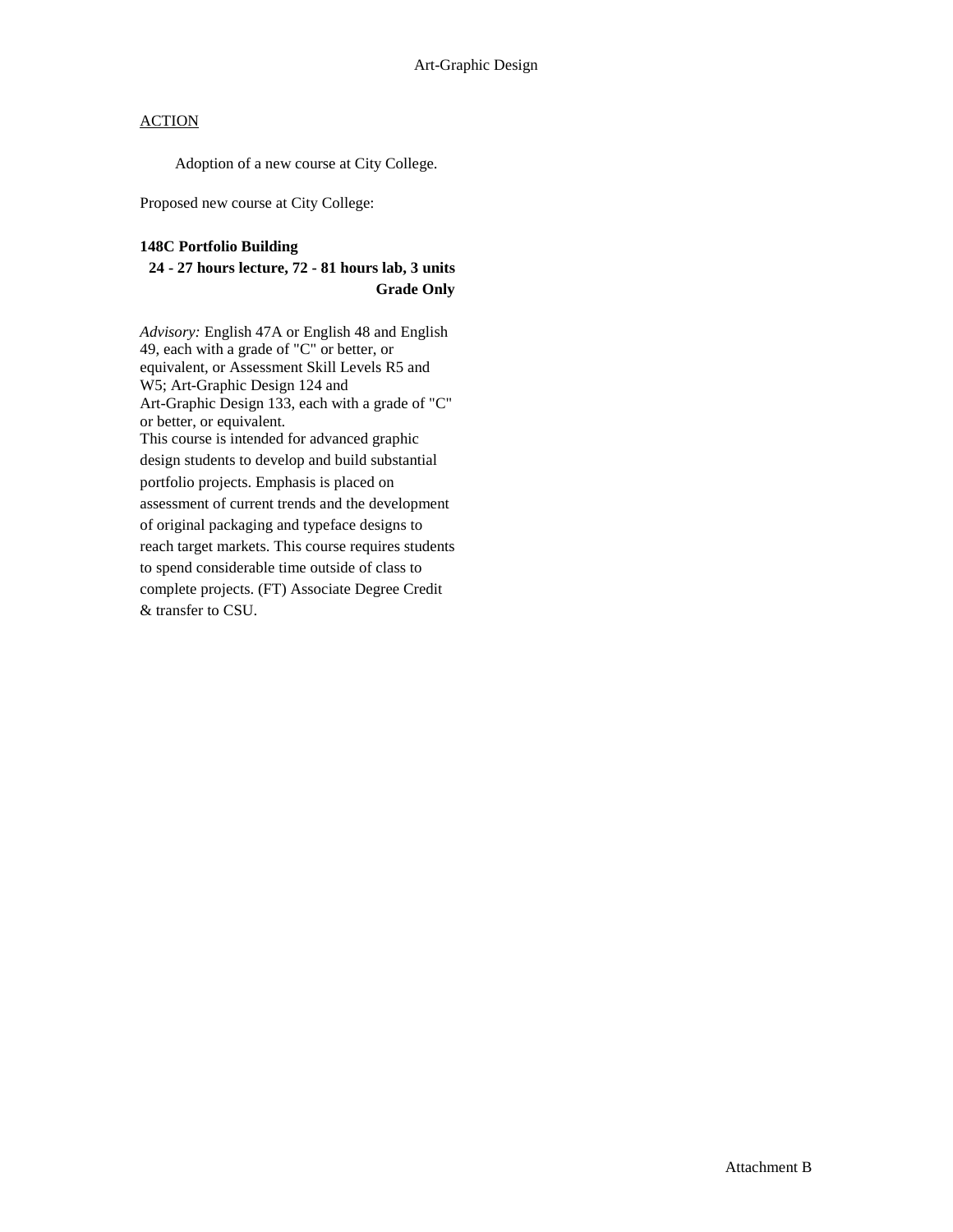Adoption of two new courses at Continuing Education.

Proposed new courses at Continuing Education:

#### **621 Project Management I**

This course provides an introduction and overview of the fundamental aspects of project planning and management in business including defining and managing a project. Topics follow the Project Life Cycle model as the framing project management concept and include an introduction to Microsoft Project or equivalent software. Course content includes exploring the use of projects to accomplish an objective, consideration of the key process steps such as alternatives to consider, selection of solution, implementation and closure. (FT)

#### **622 Project Management II**

*Advisory*: Successful completion of BUSN 621 Project Management I.

This course provides instruction in intermediate and advanced project management concepts and tools in business. Topics include project requirements, project planning, and assessing overall project status vs. the plan. Advanced concepts in building effective teams, problem solving, decision making, use of creativity and emerging trends in project management are also taught. The course culminates in a capstone project which includes the proposal, implementation and presentation of a project. (FT)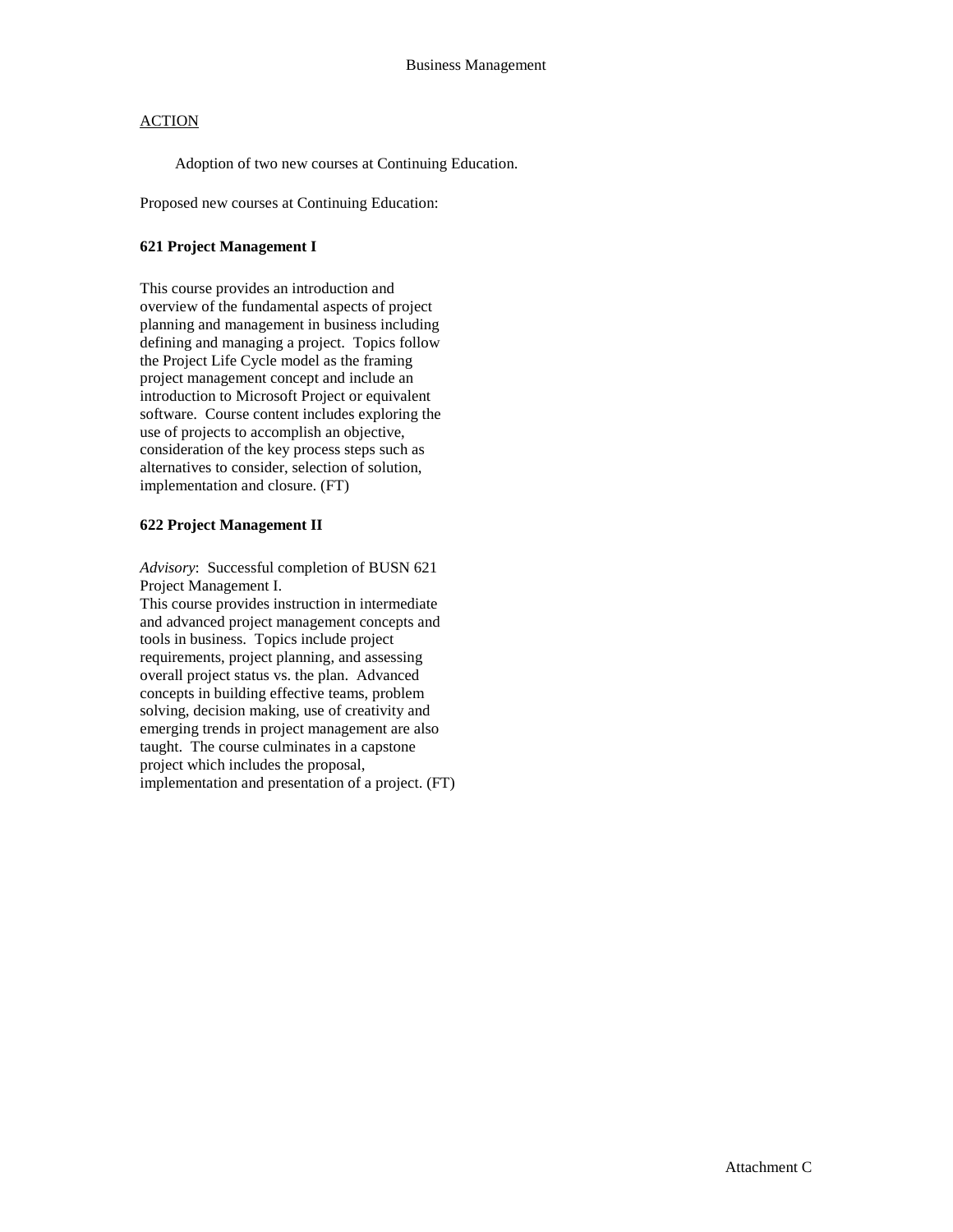Adoption of three new courses at City College.

Proposed new courses at City College:

### **101 Conflict Resolution and Mediation 48 - 54 hours lecture, 3 units Grade Only**

*Advisory:* English 101 with a grade of "C" or better, or equivalent or Assessment Skill Levels R6 and W6.

This course explores conflict resolution and mediation in an interdisciplinary manner by an analysis of how conflict is generated, escalated, resolved and transformed in various settings. Students explore theories of conflict resolution and mediation and apply these fundamental concepts in interpersonal and intergroup conflicts. Emphasis is placed upon allowing the students to assess and improve their own ways of responding to conflict by the study and practice of various processes of conflict intervention. This course is intended for students interested in Conflict Resolution and Mediation, Communication Studies, Anthropology, Social Services, Counseling, Human Services, Peace Studies, Psychology, Business, Sociology and other related fields. (FT) Associate Degree Credit & transfer to CSU.

**102 Mediation Skills**

**48 - 54 hours lecture, 3 units Grade Only**

*Advisory:* English 101 with a grade of "C" or better, or equivalent or Assessment Skill Levels R6 and W6.

*Advisory: Completion of or concurrent enrollment in* Conflict Resolution 101 with a grade of "C" or better, or equivalent.

This introductory course is designed to provide students with the framework and analytical skills needed to conduct mediation. Mediation is a process by which parties submit their dispute to a neutral third party who works with them to reach a mutually agreeable settlement. Emphasis is placed on the mediation process, the role of the mediator, communication and listening skills, and the human dynamics of conflict. The role of the mediator is to assist disputing parties in reaching a peaceful, just and equitable resolution to a conflict. This course is intended for students interested in Conflict Resolution and Mediation, Communication Studies, Anthropology, Counseling, Peace Studies, Psychology, Business, Sociology and other related fields. (FT) Associate Degree Credit & transfer to CSU.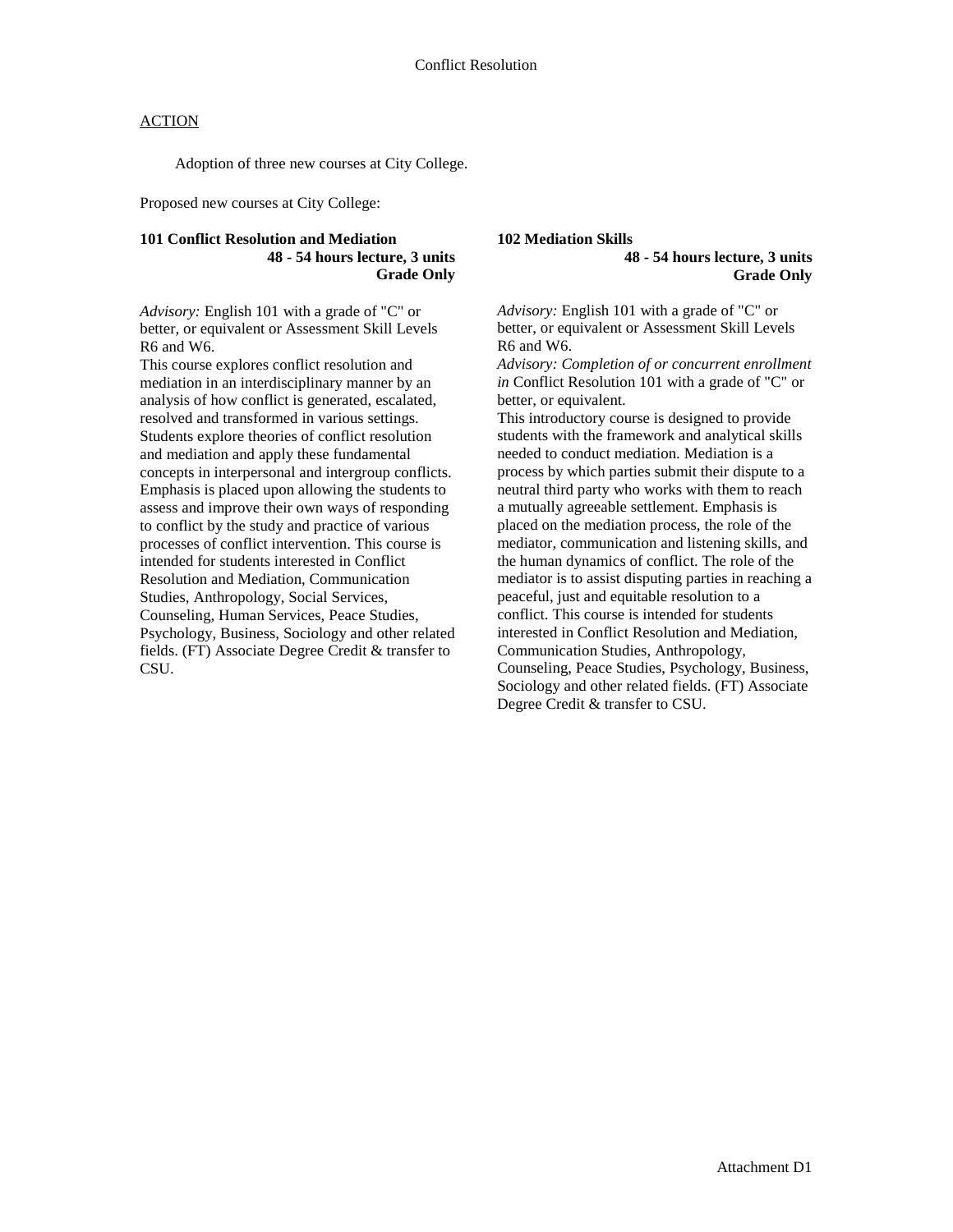### **276 Field Work in Conflict Resolution and Mediation**

#### **32 - 36 hours lecture, 48 - 54 hours other, 3 units Grade Only**

*Corequisite: Completion of or concurrent enrollment in* Conflict Resolution 101 and Conflict Resolution 102, each with a grade of "C" or better, or equivalent.

*Advisory:* English 101 with a grade of "C" or better, or equivalent or Assessment Skill Levels R6 and W6.

This supervised field work course enables students to gain first hand experience in Conflict Resolution and Mediation. Students develop professional skills while contributing their time and talents to a local organization thus enhancing the students' resume and work experience. Emphasis is placed on providing students with the chance to explore the various career choices through placement in a professional setting working in the field of Conflict Resolution and Mediation. Students meet regularly with faculty and peers to receive feedback, support and guidance in their community projects. This course is intended for students interested in Conflict Resolution and Mediation. (FT) Associate Degree Credit & transfer to CSU.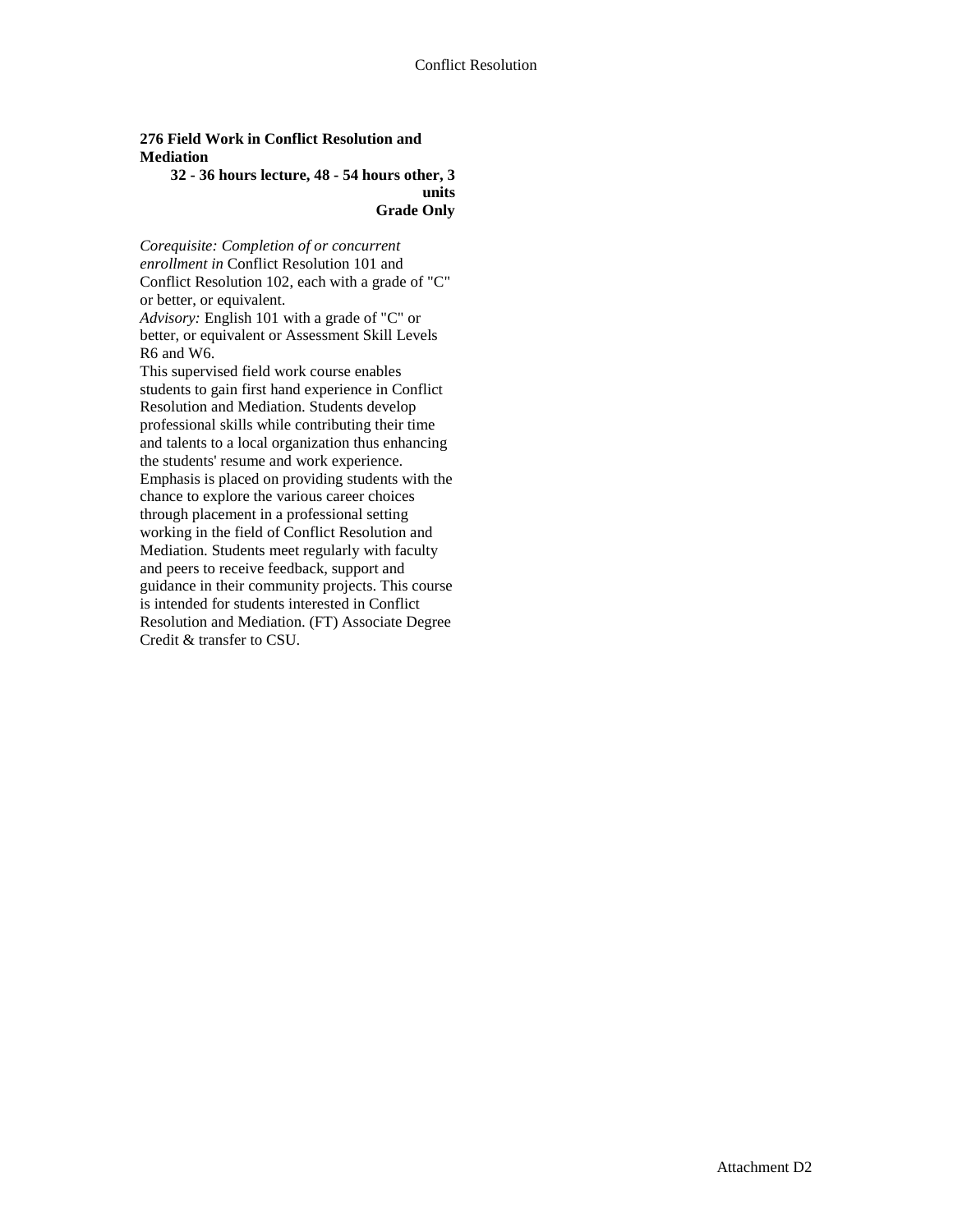Adoption of a new course at City College.

Proposed new course at City College:

### **290 Independent Study 48 - 162 hours other, 1-3 units Grade Only**

*Limitation on Enrollment:* Must obtain an Add Code from the instructor for enrollment. This course is designed for students who wish to pursue special projects or studies in the discipline and is not intended to replace an existing course. A written contract with the instructor is required. It may be taken four times with different content, for a maximum of six units. This course is designed for students pursuing media-related majors and for those seeking employment in the field. (FT) Associate Degree Credit & transfer to CSU.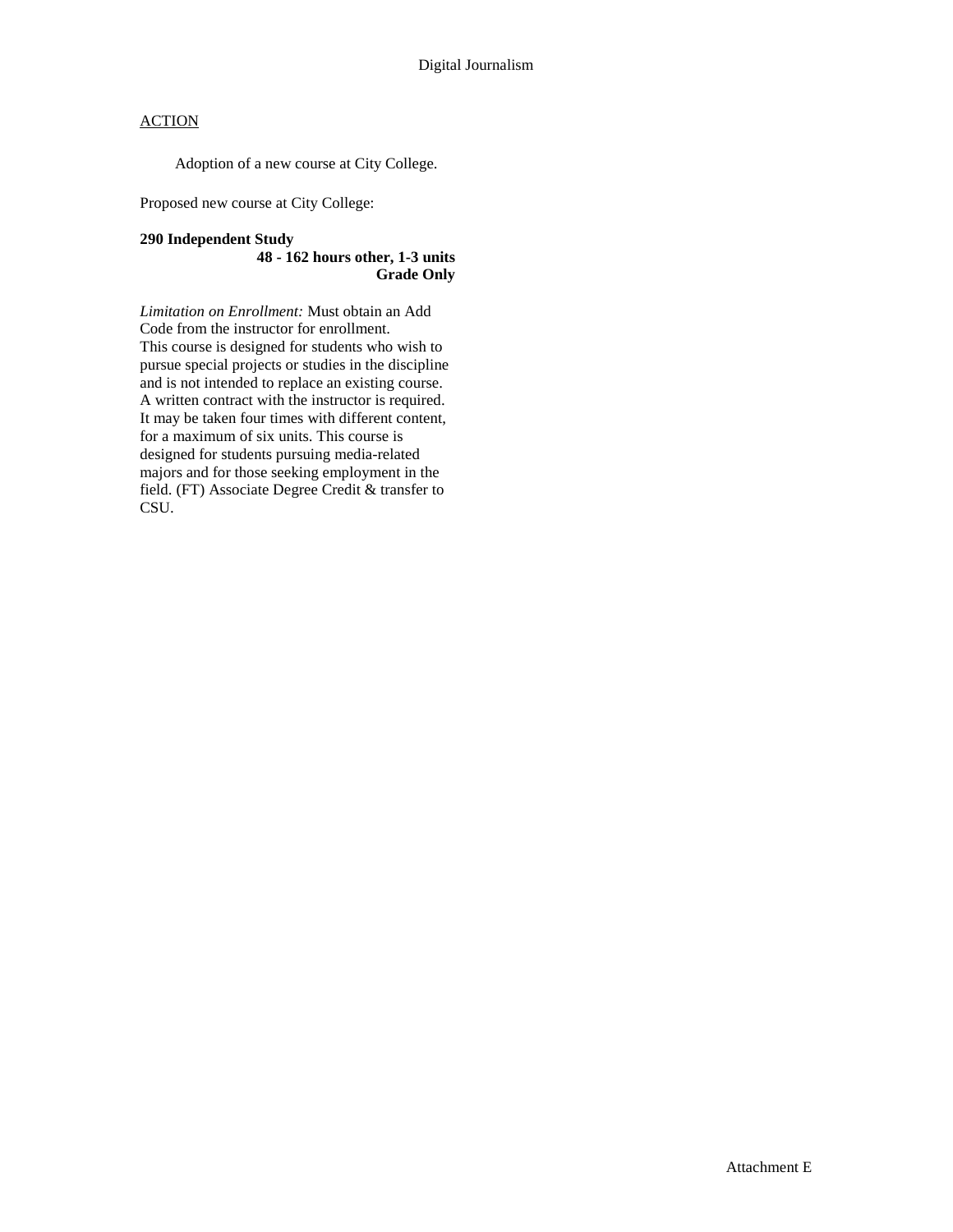Adoption of five new courses at Mesa College.

Proposed new courses at Mesa College:

#### **104A Theatre Company Performance I 48 - 108 hours lab, 1-2 units Grade Only**

*Corequisite:* Dramatic Arts 100A. This course is an introduction to the performance process of a Mesa College Theatre Company production. Emphasis is placed the introduction of the artistic process including, work ethic, collaboration, and execution of assigned duties throughout all phases of the performance. This course is intended for students majoring in drama. Unit value for this course is determined by the given role. Associate Degree Credit & transfer to CSU.

#### **104B Theatre Company Performance II 48 - 108 hours lab, 1-2 units Grade Only**

*Corequisite:* Dramatic Arts 100B.

This course is the second level of the performance process of a Mesa College Theatre Company production. Emphasis is placed on the development of the artistic process within the theatrical performance. This course is intended for students majoring in drama. Unit value for this course is determined by the given role. Associate Degree Credit & transfer to CSU.

#### **204A Theatre Company Performance III 48 - 108 hours lab, 1-2 units Grade Only**

*Corequisite:* Dramatic Arts 200A. This course is the third level of the performance process of a Mesa College Theatre Company production. Emphasis is placed on the ability to model the artistic process within the practice of theatrical performance. This course is intended for students majoring in drama. Unit value for this course is determined by the given role. Associate Degree Credit & transfer to CSU.

#### **204B Theatre Company Performance IV 48 - 108 hours lab, 1-2 units Grade Only**

*Corequisite:* Dramatic Arts 200B. This course is the fourth level of the performance process of a Mesa College Theatre Company production. Emphasis is placed on the ability to lead the artistic process within the practice of theatrical performance. This course is intended for students majoring in drama. Unit value for this course is determined by the given role. Associate Degree Credit & transfer to CSU

#### **260A Spanish One Acts Production and Performance**

**48 - 54 hours lab, 1 units Grade Only** 

*Advisory:* Spanish 202 with a grade of "C" or better, or equivalent.

This course is an introduction to the production and performance process of The Spanish Language One Acts. Emphasis is placed the introduction of the artistic process including, work ethic, collaboration, and execution of assigned duties throughout all phases of production and performance. This course is intended for advanced Spanish language or drama students. (FT) Associate Degree Credit & transfer to CSU.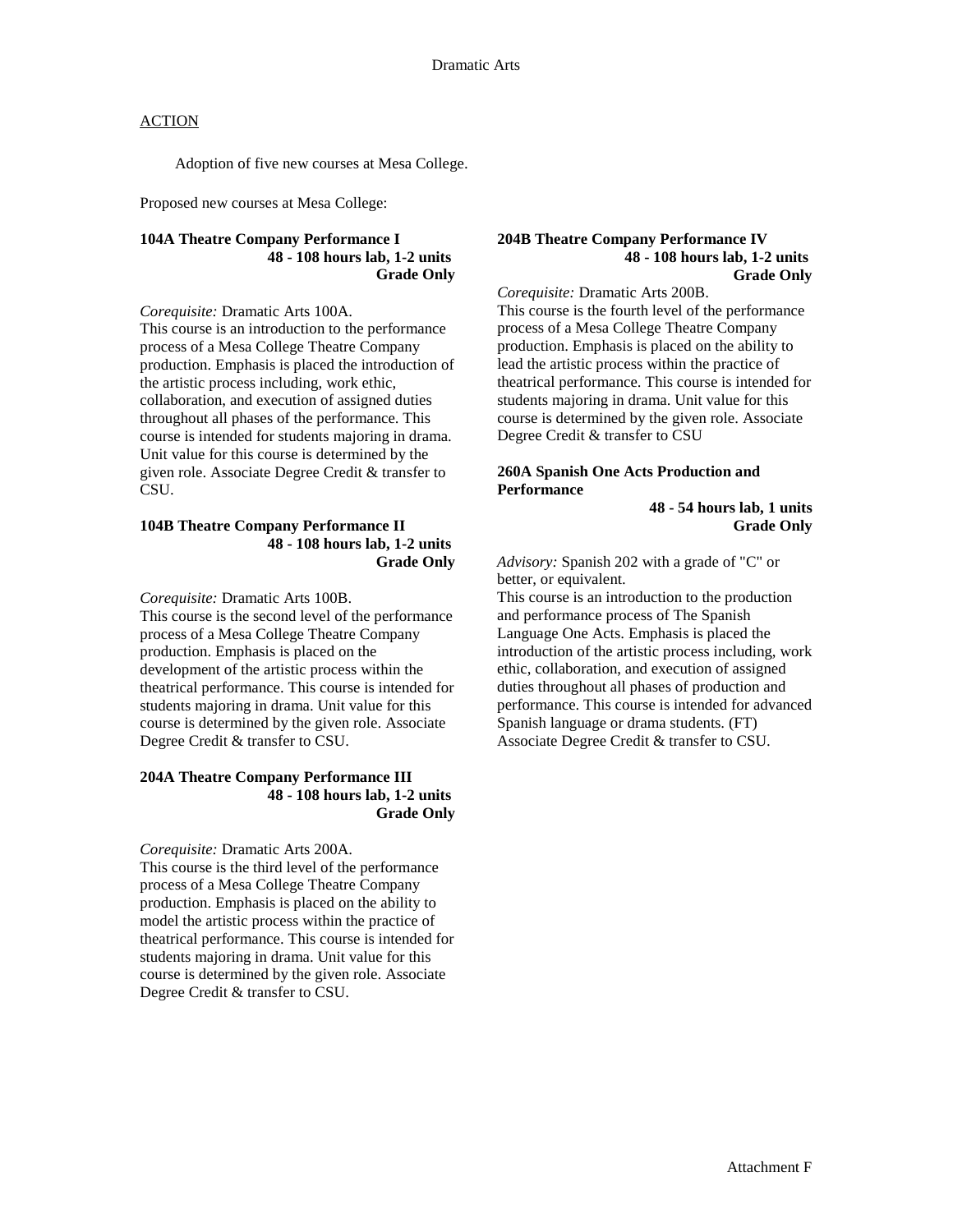Adoption of a new course at City and Mesa College.

Proposed new course at City and Mesa College:

### **245B Advanced Creative Nonfiction 48 - 54 hours lecture, 3 units Grade Only**

*Prerequisite:* English 245A with a grade of "C" or better, or equivalent.

This course is an intensive course advanced creative nonfiction. Emphasis is placed on advanced techniques in character, point of view, narrative, plot, language, style, and structure. The creative process includes meetings with the professor to set goals. Students use fictional techniques of character development, plotting, setting, language, verb tense, and theme to compose nonfiction at an advanced level. This course is intended for students majoring in English and those preparing for writing-related careers in areas, such as publishing, journalism, communications, and education, and those desiring to develop a writing portfolio. (FT) Associate Degree Credit & transfer to CSU.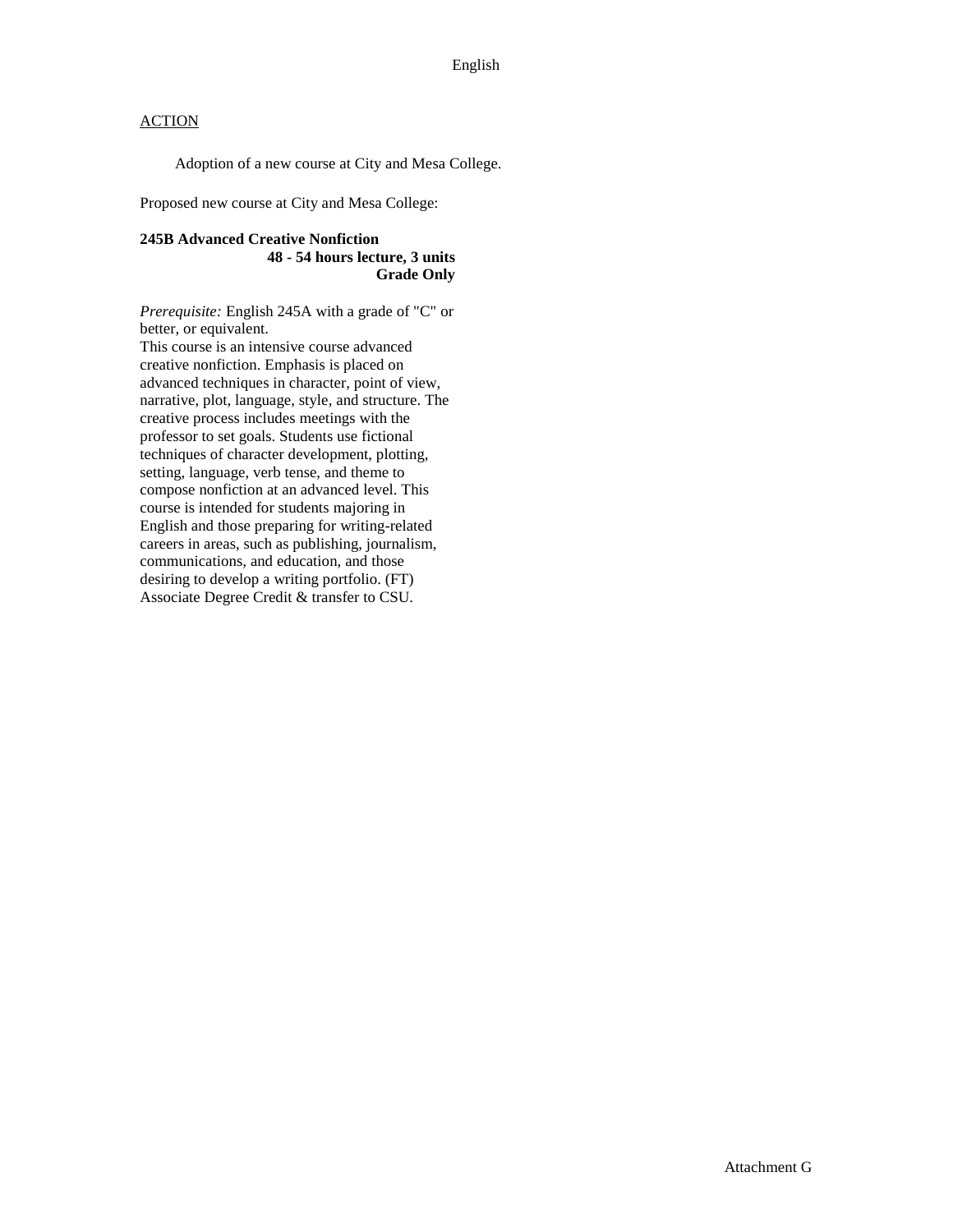Adoption of two course reactivations at City and Mesa College.

Proposed course reactivations at City and Mesa College:

### **252A Fundamentals of Fiction Writing 48 - 54 hours lecture, 3 units Letter Grade or Pass/No Pass Option**

*Prerequisite:* English 101 or English 105, each with a grade of "C" or better, or equivalent or Assessment Skill Levels R6 and W6. *Limitation on Enrollment:* This course is not open to students with previous credit for English 253. This is an intensive course in fiction writing techniques at the beginning level. Students read and evaluate master works of fiction based on the basic elements of fiction writing introduced in class. Students write original fiction for submission to the class for discussion and integrate criticism offered by the instructor and peers through the editing process. This course is intended for students interested in a better understanding of literature and/or use of language as well as students interested in a writing-related career, such as publishing, journalism, communications, or education. (FT) Associate Degree Credit & transfer to CSU.

#### **252B Intermediate Fiction Writing 48 - 54 hours lecture, 3 units Letter Grade or Pass/No Pass Option**

*Prerequisite:* English 252A with a grade of "C" or better, or equivalent.

*Limitation on Enrollment:* This course is not open to students with previous credit for English 254. This is an intensive course in fiction writing techniques at the intermediate level. Students read and evaluate master works of fiction that address personal, social, political and/cultural issues and integrate such elements into their original pieces of fiction. Students are expected to articulate, accept, and incorporate criticism through an increasingly sophisticated editorial process. This course is intended for students interested improving their creative writing skills and/or developing a portfolio prior to transferring to a four-year institution. (FT) Associate Degree Credit & transfer to CSU.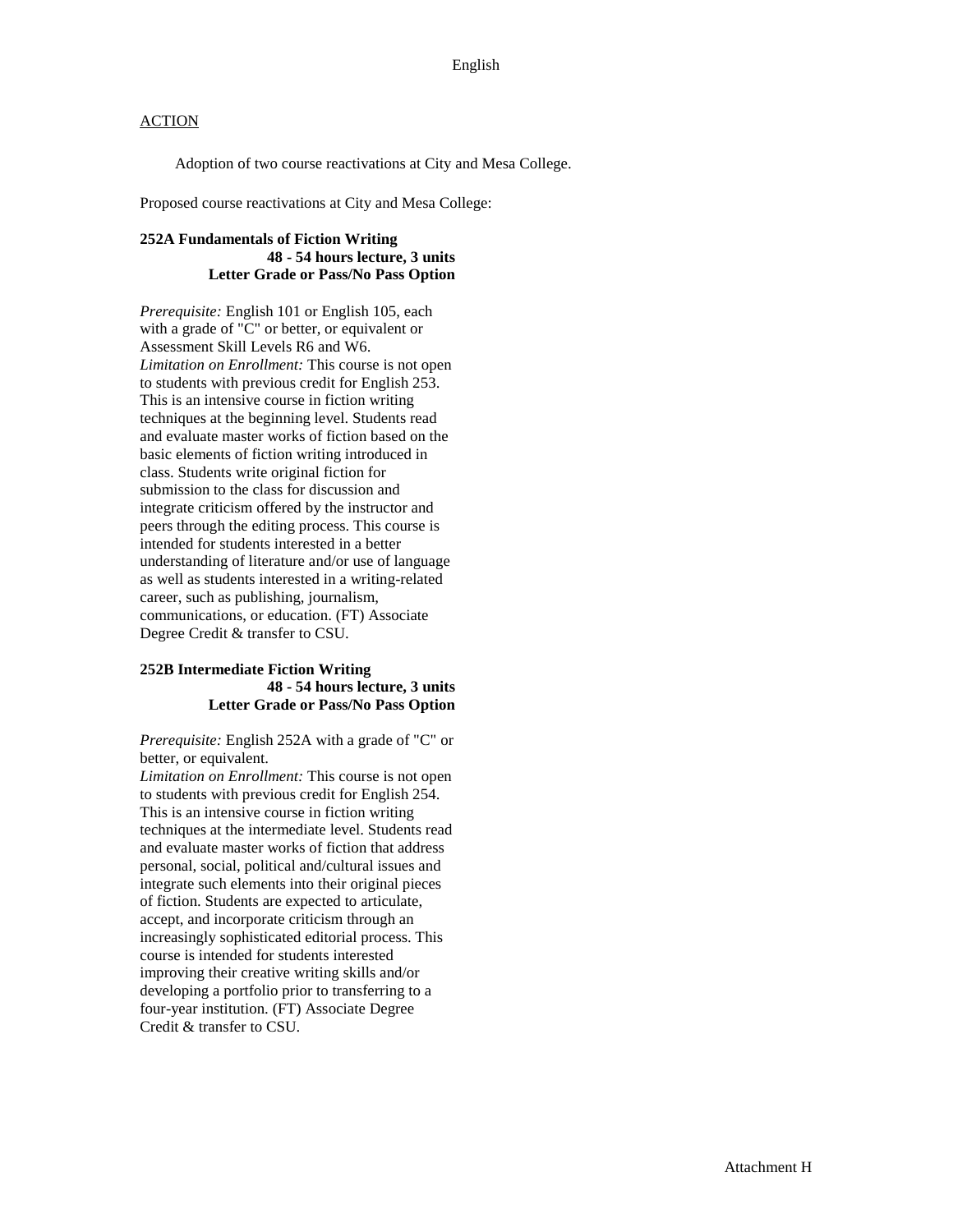Adoption of a course deactivation at City and Mesa College.

Proposed course deactivation at City and Mesa College:

### **253 Fundamentals of Fiction Writing 48 - 54 hours lecture, 3 units Letter Grade or Pass/No Pass Option**

*Prerequisite:* English 101 or English 105, each with a grade of "C" or better, or equivalent or Assessment Skill Levels R6 and W6. *Limitation on Enrollment:* This course is not open to students with previous credit for English 252A. This is an intensive course in fiction-writing techniques. Students read and evaluate fiction using elements of fiction writing as well as contemporary issues. Students write original fiction and submit for class discussion and learn to use criticism offered by the instructor and peers. Critical thinking abilities are applied as students analyze student and master works addressing personal, social, political, and/or cultural issues. Increased writing skills help students who may be interested in a writingrelated career, such as publishing, journalism, communications, and education. (FT) Associate Degree Credit & transfer to CSU. UC Transfer Course List.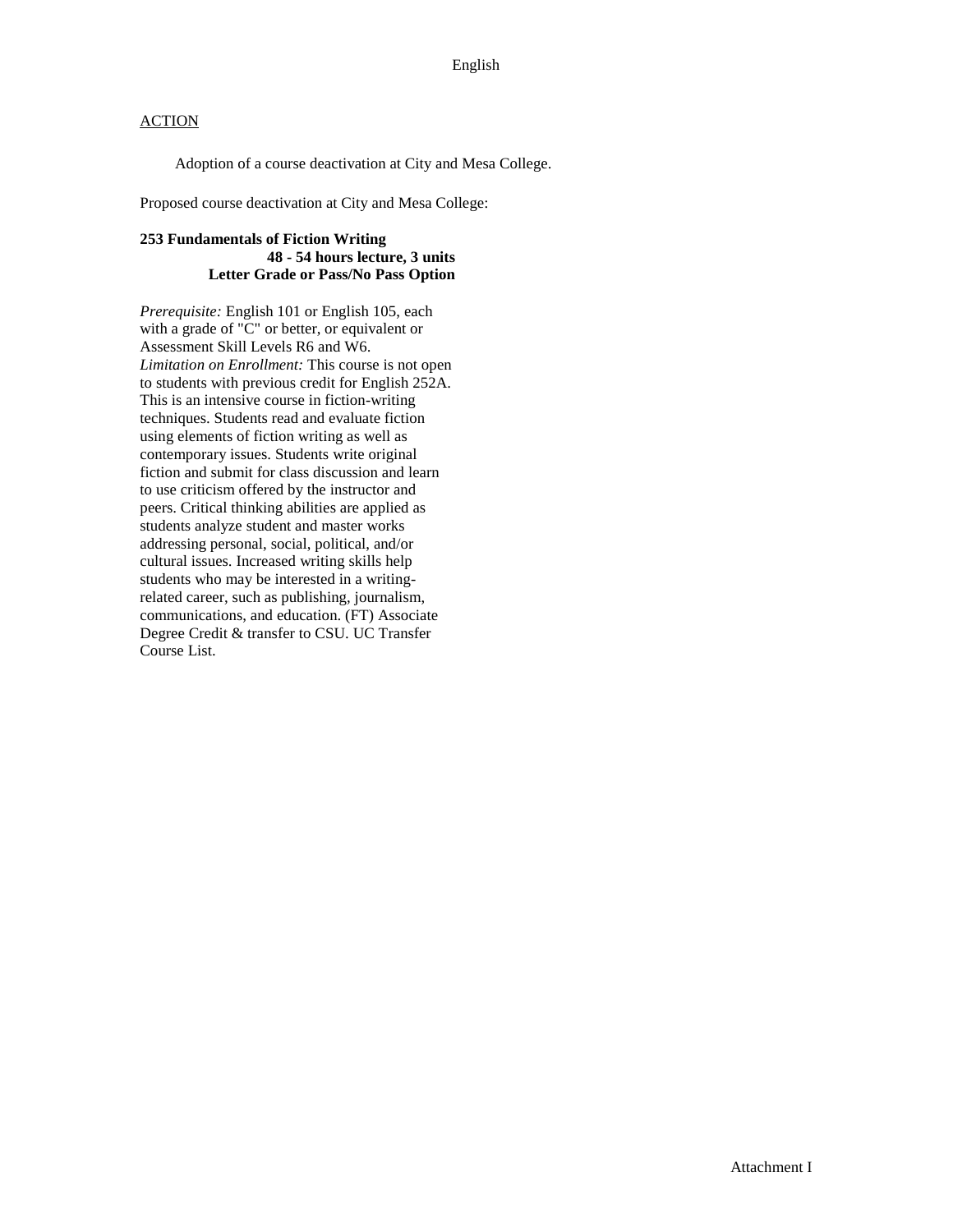Adoption of a course deactivation at Mesa College.

Proposed course deactivation at Mesa College:

#### **254 Intermediate Fiction Writing 48 - 54 hours lecture, 3 units Letter Grade or Pass/No Pass Option**

*Prerequisite:* English 253 with a grade of "C" or better, or equivalent.

*Limitation on Enrollment:* This course is not open to students with previous credit for English 252B. This course provides instruction in writing fiction at the intermediate level. Students are expected to exhibit a deeper understanding of master work and to write fiction addressing personal, social, political, and/or cultural issues at a more sophisticated level by more fully developing the elements of fiction in their writing. Additionally, students are taught to be better able to articulate and to more readily accept and incorporate criticism. This course may be of interest to students with the goal of further improving creative writing skills or creating a portfolio prior to transferring to a 4-year program in creative writing, or to anyone wishing to improve his or her creative writing skills. It is expected these students should benefit and make further advancements by continuing in the workshop atmosphere. (FT) Associate Degree Credit & transfer to CSU. UC Transfer Course List.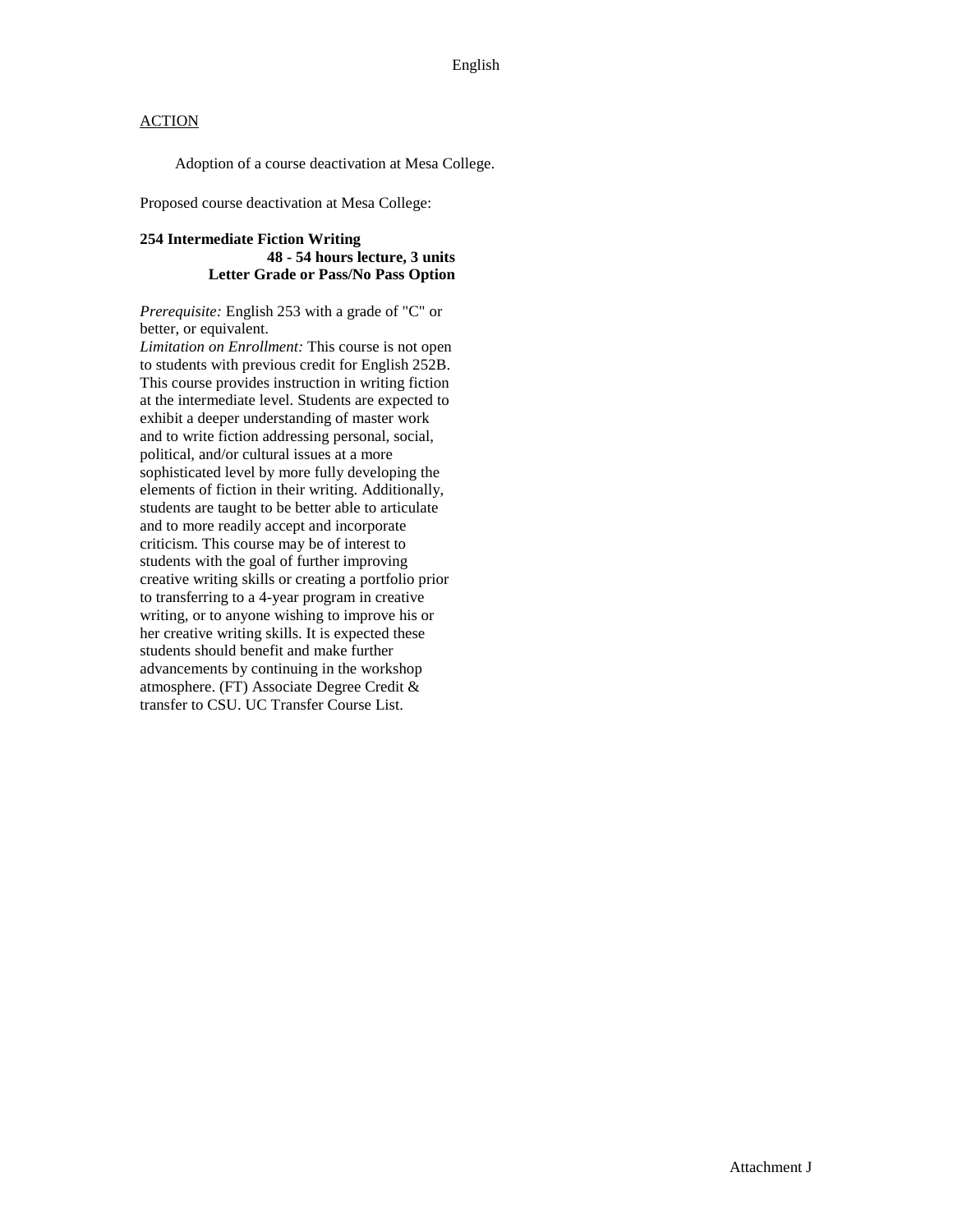Adoption of four new courses at Continuing Education.

Proposed new courses at Continuing Education:

#### **607 Acute Care Nurse Assistant**

*Advisory*: Provide a Current California Certified Nurse Assistant certificate or evidence that courses in fundamentals of nursing have successfully been completed within the last 3 years. Provide a copy of a current basic life support for healthcare providers card. Participate in the health and background checks required for clinical participation according to the policy of the clinical site. This may include but not be limited to: proof of negative tuberculosis screening within 3 months prior to clinical; physical exam by a health care practitioner; background checks through an agency selected by the clinical site; live scans

This course prepares the student to perform basic nursing care in an acute care hospital setting under the supervision of a licensed Registered or Vocational Nurse. Areas covered are medical and surgical patient care, oncology, orthopedics, obstetrics, and maternal-child care. Infection control, anatomy and physiology, medical terminology, psychosocial needs, and communication and reporting methods are integrated throughout the course. An emphasis will be placed on providing safe and efficient care in a diverse patient setting. (FT)

#### **608 Restorative Nurse Assistant**

*Advisory*: Current California Certified Nurse Assistant certificate or work experience or courses in the field.

This course will expand the knowledge and skills of the Certified Nurse Assistant to work as a Restorative Nurse Assistant in a skilled nursing facility or rehabilitation center. Students will learn to use interventions that promote a patient's ability to adjust to living as independently as possible within the confinement of their disability. Areas of instruction include supporting participation in activities of daily living, mobility, exercises, splints and adaptive devices. This course is also beneficial for caregivers and healthcare workers who provide basic nursing care. (FT)

#### **609 Healthcare Careers**

This course provides an overview of the healthcare industry, career opportunities and the basic knowledge required for entry level positions in the healthcare profession. Topics include: business aspects of healthcare, delivery systems, services and specialties, regulations and mandates, workplace communication, safety issues, introduction to medical terminology, common diseases, legal and ethical issues, professional conduct, career pathways, and employment readiness. (FT)

#### **610 Personal and Home Care Aide**

#### *Advisory*: HLTH 609.

This course prepares the student to provide personal care to individuals in their homes and for employment in home care agencies and assisted living facilities. Instruction includes the role of the personal and home care aide or caregiver and procedures for assisting clients in performing their activities of daily living. Topics include communication, basic nursing skills, home safety, infection control, use of adaptive equipment, basic nutrition and meal preparation. Maintaining a clean, safe environment, emergency procedures, and workplace skills are integrated throughout the course. (FT)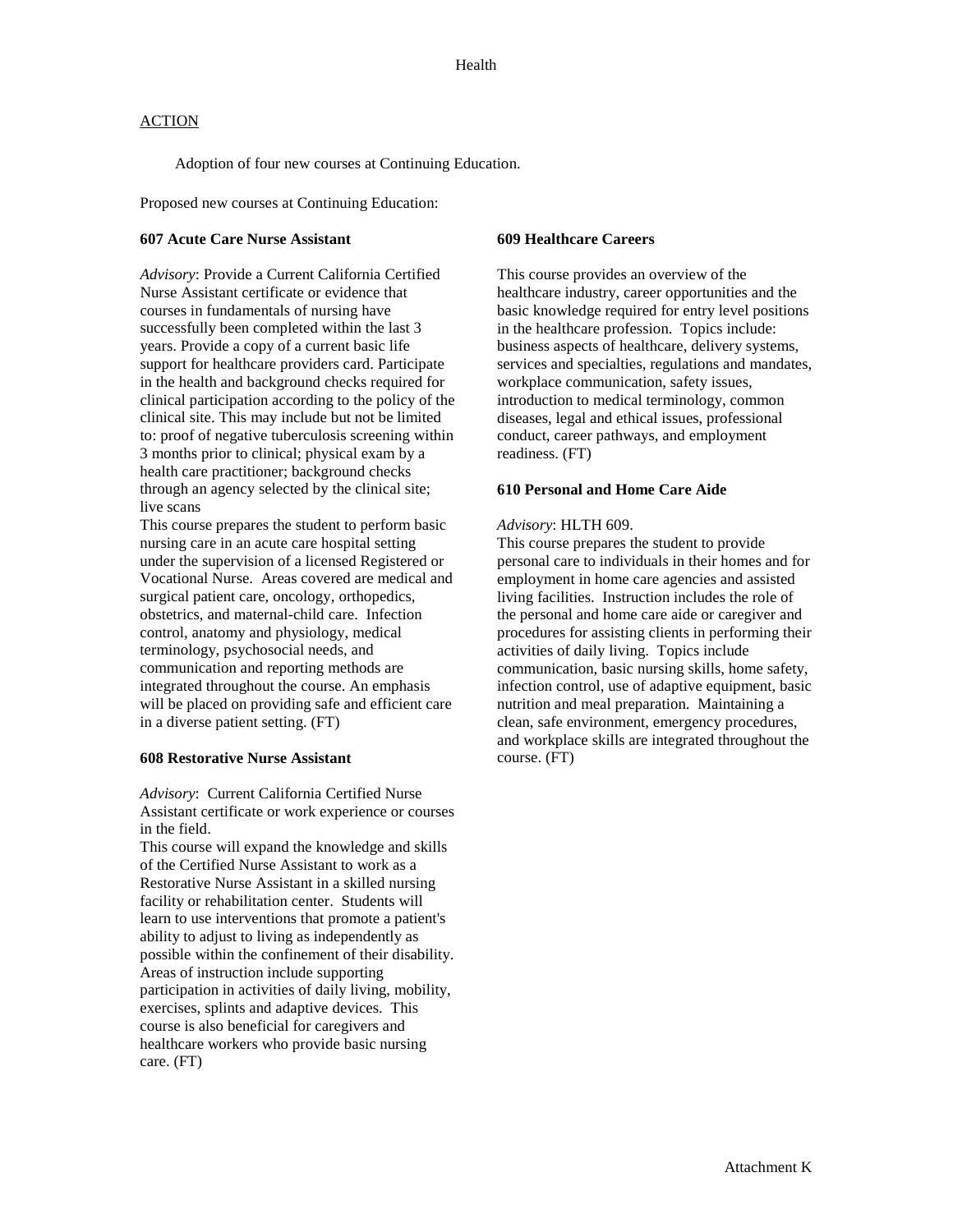Adoption of two course deactivations at City College.

Proposed course deactivations at City College:

#### **103A AC Circuits**

#### **32 - 36 hours lecture, 48 - 54 hours lab, 3 units Grade Only**

*Prerequisite:* Mecomtronics 102A with a grade of "C" or better, or equivalent. *Corequisite:* Mathematics 181. This course is the second semester of a twosemester sequence in electric circuits. Topics include DC (Direct Current) transient analysis in RL (resistor-inductor) and RC (resistor-capacitor) circuits; basic AC (alternating current) circuit theorems; phasor analysis of AC circuits; simulation of AC circuits using PSpice, Electronics Workbench or equivalent simulation software; and transformer and operation, application, and theory of basic electrical measurement instrumentation. This course is intended for students enrolled in Engineering Technology. (FT) Associate Degree Credit & transfer to CSU.

### **201A Electronic Devices and Circuits 32 - 36 hours lecture, 48 - 54 hours lab, 3 units Grade Only**

*Prerequisite:* Mecomtronics 103A and Mathematics 182, each with a grade of "C" or better, or equivalent.

This is an introductory course on the theory, operation, and application of semiconductor junction devices. Emphasis is placed on activitybased learning through a variety of hands-on projects. Topics include but are not limited to physical principles of semiconductors, characteristics and operation of diodes, Zener diodes, bipolar junction transistors, junction field effect transistors, d-c characteristics, biasing and d-c stability of diodes and bipolar junction transistors, algebraic and load line analysis techniques, electronic simulation using P-Spice, Electronics Workbench or equivalent, and applications of semiconductor devices. (FT) Associate Degree Credit & transfer to CSU.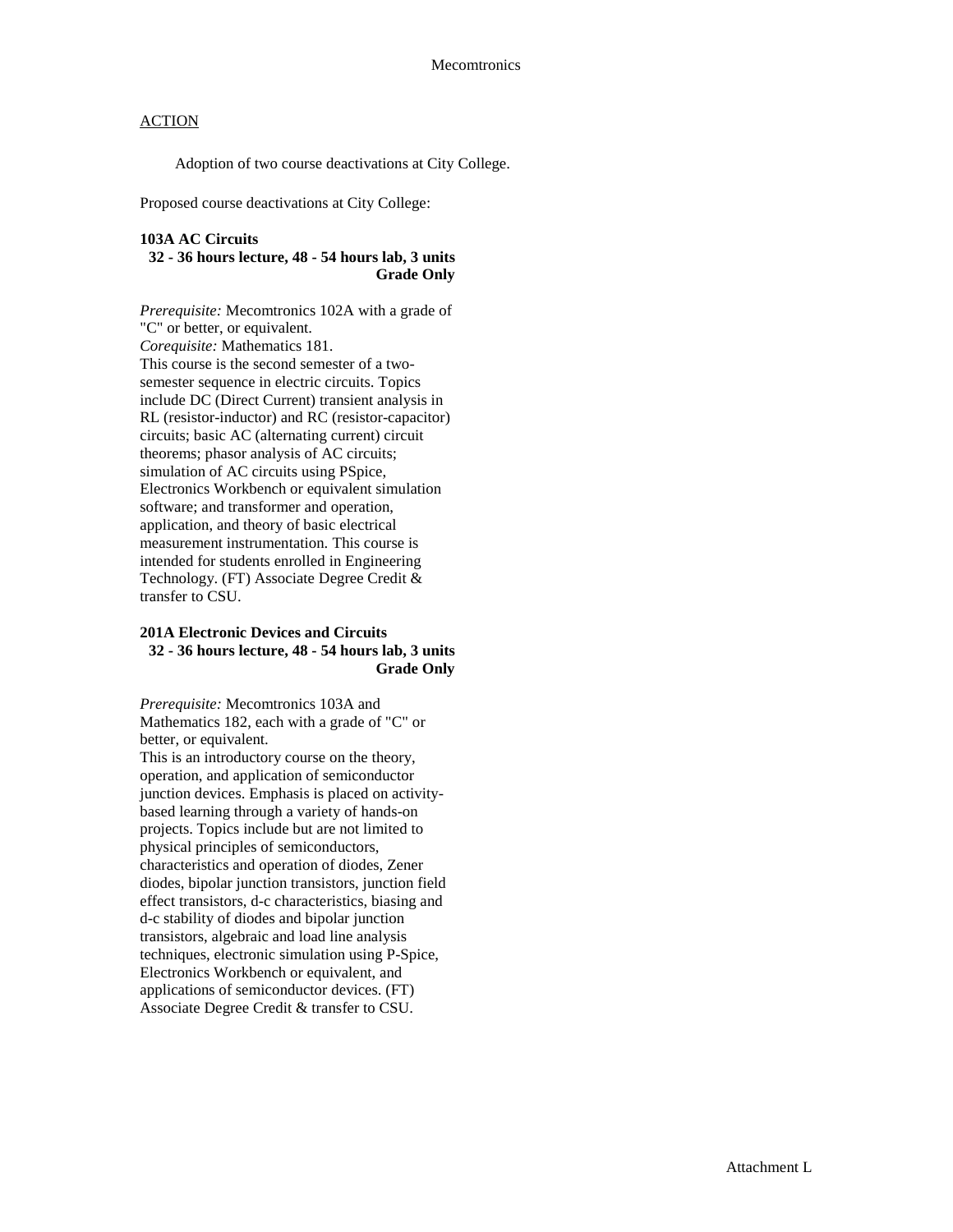Adoption of four course deactivations at Mesa College.

Proposed course deactivations at Mesa College:

#### **214A Concert Choir I (Men and Women) 16 - 18 hours lecture, 24 - 27 hours lab, 1.5 units Letter Grade or Pass/No Pass Option**

Emphasis on sight-reading skills and the study and performance of a wide range of choral music. Attendance at rehearsals and performances is required. (FT) Associate Degree Credit & transfer to CSU. UC Transfer Course List.

#### **214B Concert Choir II (Men and Women) 16 - 18 hours lecture, 24 - 27 hours lab, 1.5 units Letter Grade or Pass/No Pass Option**

Continuation of Music 214A. Emphasis on sightreading skills and the study and performance of a wide range of choral music. Attendance at rehearsals and performances is required. (FT) Associate Degree Credit & transfer to CSU. UC Transfer Course List.

## **214C Concert Choir III (Men and Women) 16 - 18 hours lecture, 24 - 27 hours lab, 1.5 units**

**Letter Grade or Pass/No Pass Option**

Continuation of Music 214B. Emphasis on sightreading skills and the study and performance of a wide range of choral music. Attendance at rehearsals and performances is required. (FT) Associate Degree Credit & transfer to CSU. UC Transfer Course List.

#### **214D Concert Choir IV (Men and Women) 16 - 18 hours lecture, 24 - 27 hours lab, 1.5 units Letter Grade or Pass/No Pass Option**

Continuation of Music 214C. Emphasis on sightreading skills and the study and performance of a wide range of choral music. Attendance at rehearsals and performances is required. (FT) Associate Degree Credit & transfer to CSU. UC Transfer Course List.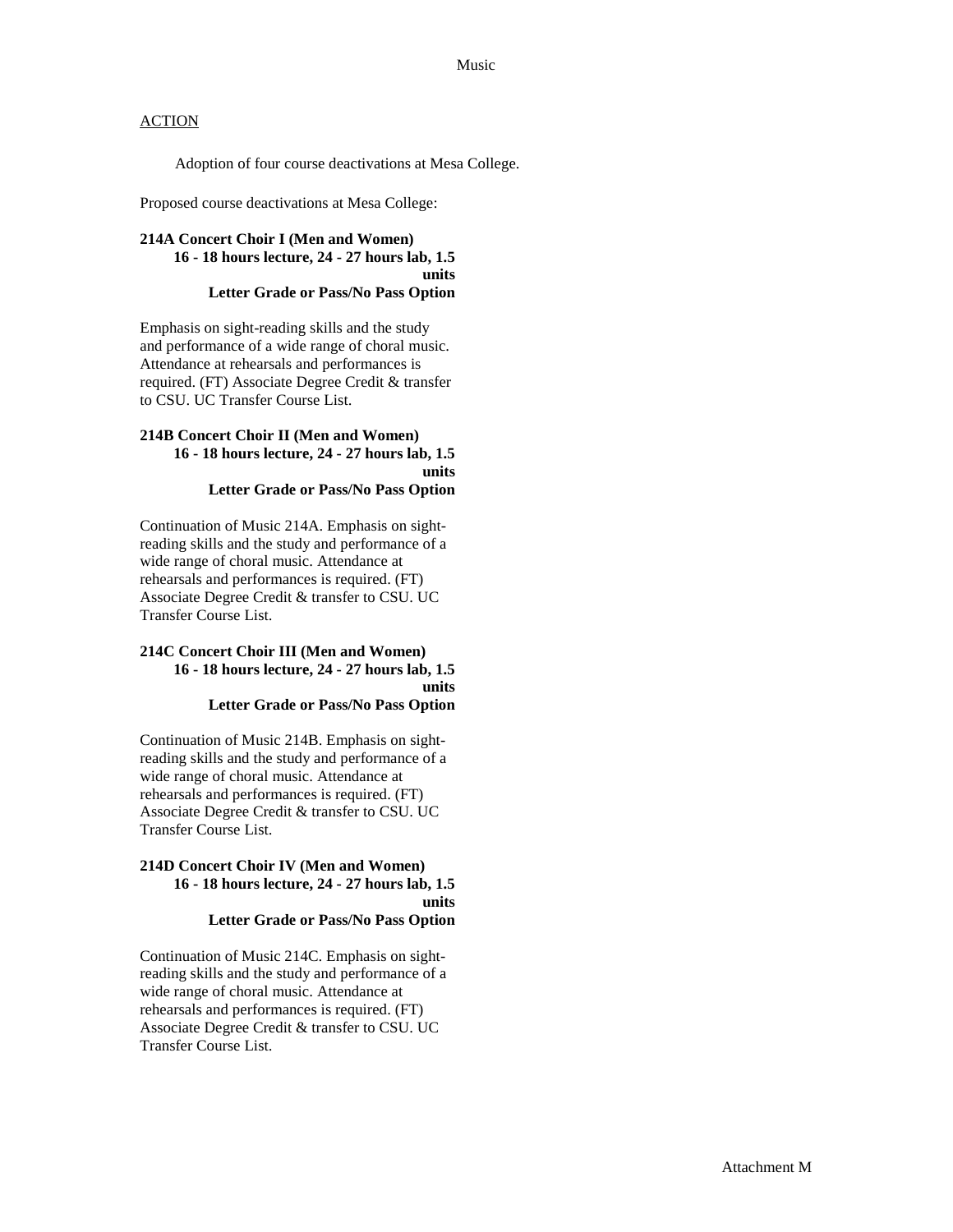Adoption of a program revision at Mesa College.

Proposed program revisions at Mesa College:

## **Certificate of Achievement Architecture Transfer**

| Units                                             |
|---------------------------------------------------|
| ARCH 100 Architectural Drafting 2                 |
| ARCH 101 Introduction to ArchiCAD3                |
|                                                   |
|                                                   |
|                                                   |
| ARCH 127 History of World Arch: Romanesque        |
|                                                   |
| ARCH 170 Architectural Design4                    |
| ARCH 172 Architectural Design II 4                |
| ARCH 175 Advanced Architectural Design I  5       |
| <b>ARCH 180 Advanced Architectural Design II5</b> |
|                                                   |
|                                                   |
| ARCH 220 Graphic Design Communication I2          |
| ARCH 221 Graphic Design Communication II2         |
| ARCH 226 Architectural Theory 3                   |
|                                                   |

**Total Units = 35**

## **Associate in Science Degree Architecture Transfer**

| <b>Courses Required for the Major:</b>            | Units |
|---------------------------------------------------|-------|
| ARCH 100 Architectural Drafting 2                 |       |
| ARCH 101 Introduction to ArchiCAD3                |       |
|                                                   |       |
| ARCH 126 History of Ancient World                 |       |
| Architecture or                                   |       |
| ARCH 127 History of World Arch: Romanesque        |       |
|                                                   |       |
| ARCH 170 Architectural Design4                    |       |
| ARCH 172 Architectural Design II 4                |       |
| ARCH 175 Advanced Architectural Design I  5       |       |
| <b>ARCH 180 Advanced Architectural Design II5</b> |       |
| <b>ARCH 180A Advanced Architectural Design</b>    |       |
|                                                   |       |
| ARCH 220 Graphic Design Communication I2          |       |
| ARCH 221 Graphic Design Communication II2         |       |
| ARCH 226 Architectural Theory 3                   |       |

**Total Units = 35**

## **Certificate of Achievement Woodbury Transfer Track**

| <b>Courses Required for the Major:</b>            | Units |
|---------------------------------------------------|-------|
| ARCH 101 Introduction to ArchiCAD3                |       |
| <b>ARCH 126 History of Ancient World</b>          |       |
|                                                   |       |
| <b>ARCH 127 History of World Arch: Romanesque</b> |       |
|                                                   |       |
| ARCH 130 Materials of Construction3               |       |
| ARCH 170 Architectural Design4                    |       |
| ARCH 172 Architectural Design II4                 |       |
| <b>ARCH 175 Advanced Architectural Design I5</b>  |       |
| <b>ARCH 180 Advanced Architectural Design II5</b> |       |
| <b>ARCH 180A Advanced Architectural Design</b>    |       |
|                                                   |       |
| <b>ARCH 220 Graphic Design Communication I2</b>   |       |
| ARCH 226 Architectural Theory 3                   |       |
|                                                   |       |

**Total Units = 35**

## **Associate in Science Degree Woodbury University Transfer Track**

| <b>Courses Required for the Major:</b>            | Units |
|---------------------------------------------------|-------|
| ARCH 101 Introduction to ArchiCAD3                |       |
| <b>ARCH 126 History of Ancient World</b>          |       |
|                                                   |       |
| ARCH 127 History of World Arch: Romanesque        |       |
|                                                   |       |
| ARCH 130 Materials of Construction3               |       |
| ARCH 170 Architectural Design4                    |       |
| ARCH 172 Architectural Design II4                 |       |
| ARCH 175 Advanced Architectural Design I5         |       |
| <b>ARCH 180 Advanced Architectural Design II5</b> |       |
| <b>ARCH 180A Advanced Architectural Design</b>    |       |
|                                                   |       |
| <b>ARCH 220 Graphic Design Communication I2</b>   |       |
| ARCH 226 Architectural Theory 3                   |       |
|                                                   |       |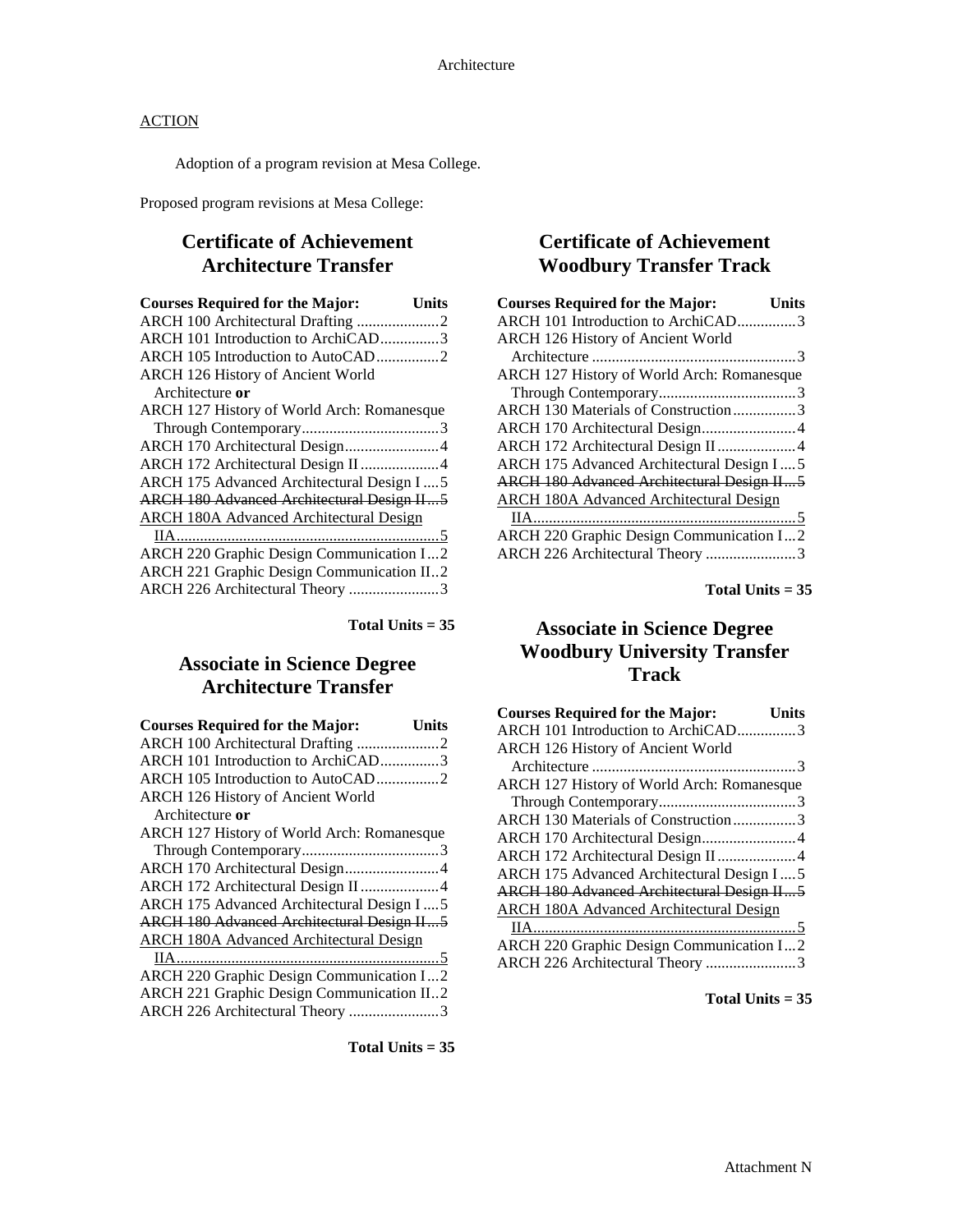Adoption of a program revision at City College.

Proposed program revisions at City College:

## **Certificate of Performance Applied Biotechnology**

**Courses Required for the Major: Units** BIOL 091 Employment Skills in Biotechnology **or** BIOL 109 Preparation for Biotechnology ....... $4-5$ BIOL 206 Biotechnology Instrumentation .........6

Total Units  $= 10-11$ 

## **Associate in Science Degree Applied Biology Track**

| <b>Courses Required for the Major:</b>      | <b>Units</b> |
|---------------------------------------------|--------------|
| <b>BIOL 107 General Biology Lecture and</b> |              |
|                                             |              |
| BIOL 109 Preparation for Biotechnology 5    |              |
|                                             |              |
|                                             |              |
| CHEM 200 General Chemistry I - Lecture3     |              |
| CHEM 200L General Chemistry I -             |              |
|                                             |              |
| CHEM 201 General Chemistry II - Lecture3    |              |
| CHEM 201L General Chemistry II -            |              |
|                                             |              |
| CISC 181 Principles of Information Systems4 |              |

**Total Units = 29 30**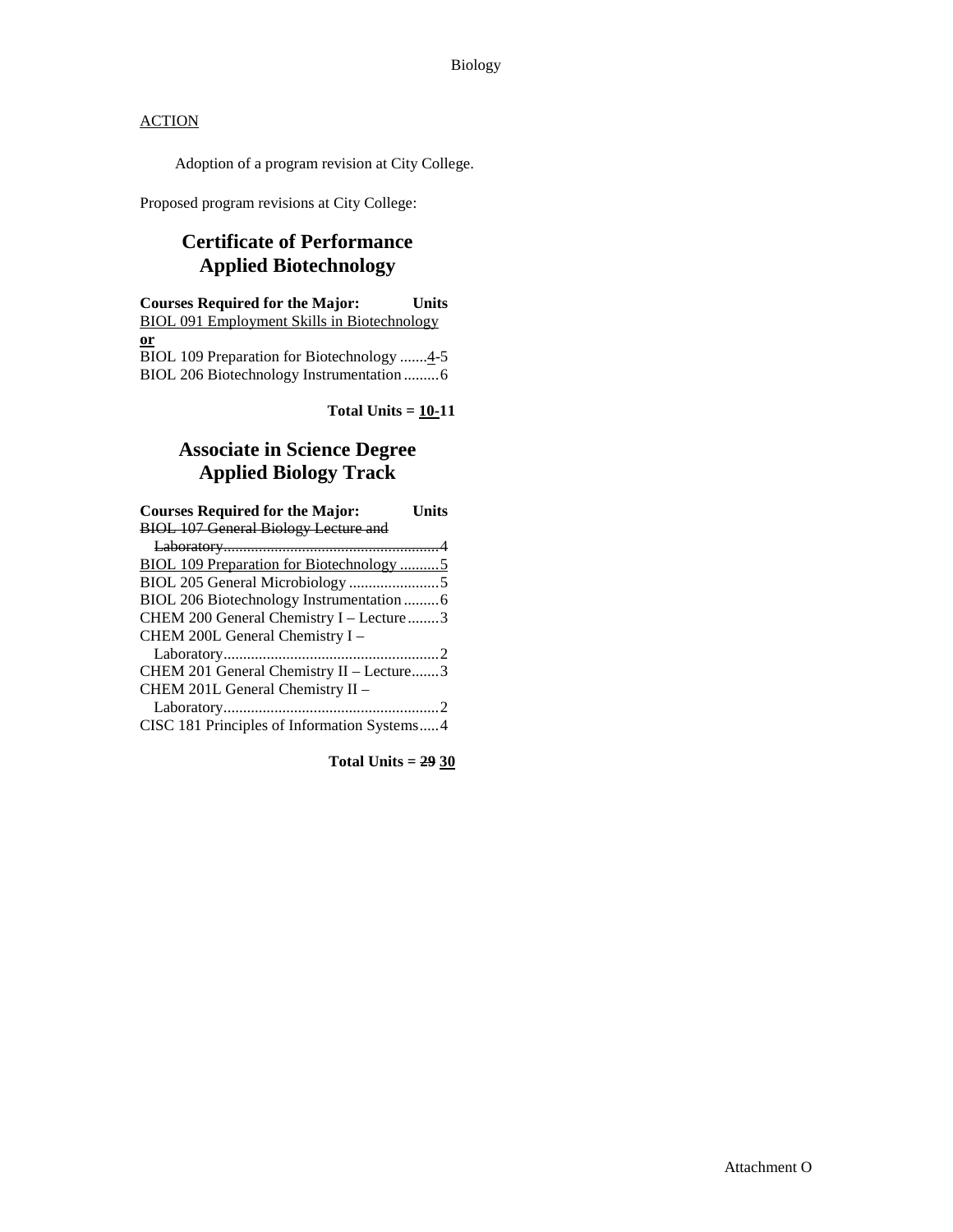Pursuant to Section 78016 of the Education Code, the following is a program review summary: Certificate of Completion Project Management Program

| A.        | Labor Market Information <sup>1</sup> : | The annual average number of persons employed in the<br>Project Management program area is 82,800 in California in<br>the 2012 employment year. Approximately 3,200 new job<br>openings are projected through 2010-2020. |
|-----------|-----------------------------------------|--------------------------------------------------------------------------------------------------------------------------------------------------------------------------------------------------------------------------|
| <b>B.</b> | Duplication <sup>2</sup> :              | UCSD Extension, SDSU Extension, ITT.                                                                                                                                                                                     |
| C.        | Effectiveness <sup>3</sup> :            | Program area OR the projected enrollment of 120 for the<br>2013-2014 year in the new program area.                                                                                                                       |

- 1. Labor Market Information, Employment Development Department, California.
- 2. Labor Market Information, Employment Development Department, California.
- 3. Web, Institution's Class Schedules and Catalogs.

## **ACTION**

Adoption of a new program at Continuing Education.

Proposed new program at Continuing Education:

## **Certificate of Completion Project Management Program**

**Required Courses:** 621 Project Management I 622 Project Management II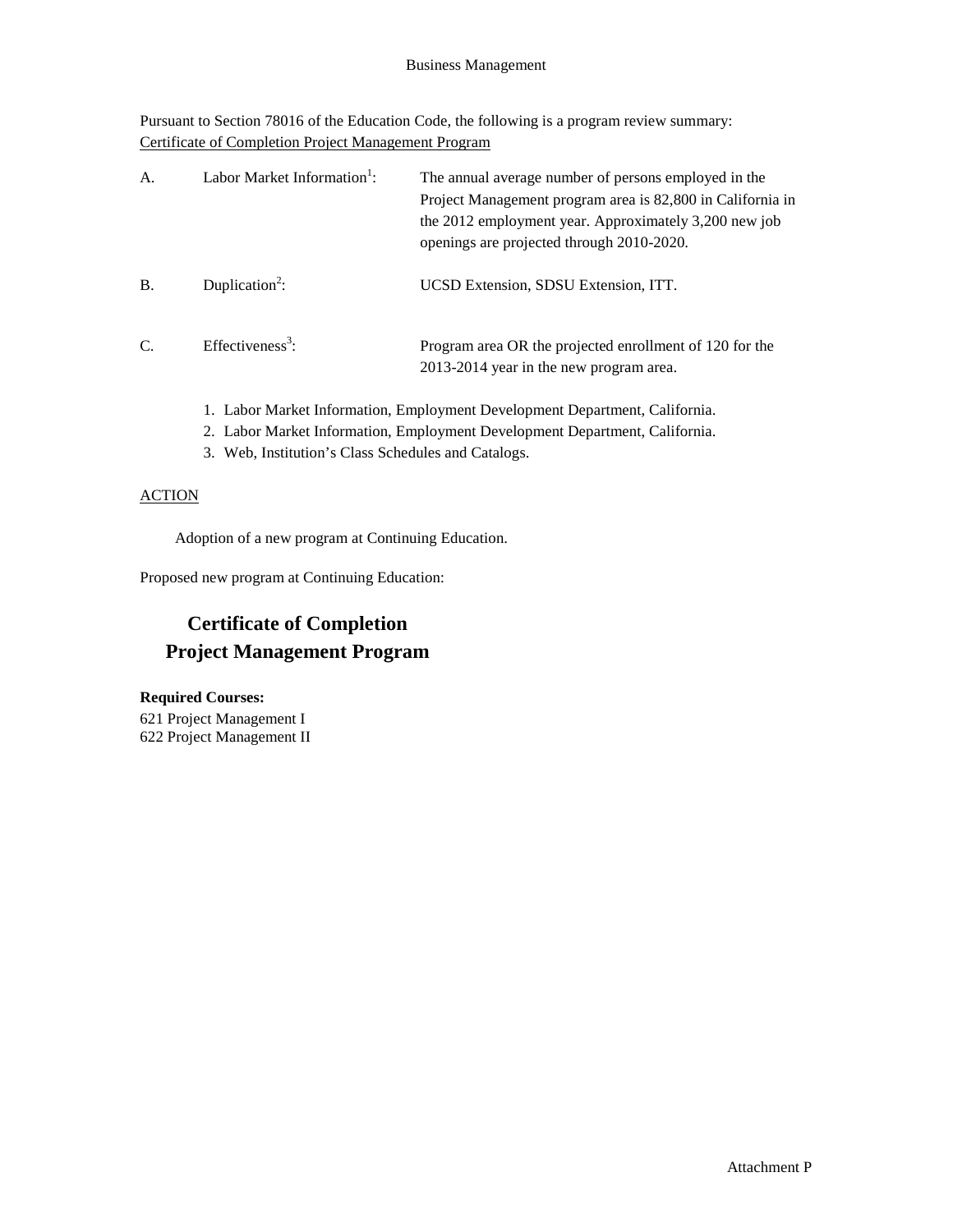Adoption of a program revision at Mesa College.

Proposed program revisions at Mesa College:

## **Certificate of Achievement Business Management**

| <b>Courses Required for the Major:</b>        | <b>Units</b> |
|-----------------------------------------------|--------------|
| BUSE 100 Introduction to Business3            |              |
| BUSE 101 Business Mathematics 3               |              |
| BUSE 119 Business Communications3             |              |
| BUSE 140 Business Law and the Legal           |              |
|                                               |              |
| <b>BUSE 155 Managing the Small Business 3</b> |              |
|                                               |              |
| CBTE 120 Beginning Microsoft Word2            |              |
|                                               |              |
| CISC 181 Principles of Information Systems4   |              |
| ECON 120 Principles of Macroeconomics3        |              |
| ECON 121 Principles of Microeconomics 3       |              |

### **\*Occupational Electives (12 units total) Units**

## **Select one course (3 units) from the**

| following:                         | <b>Units</b> |
|------------------------------------|--------------|
| MARK 100 Principles of Marketing 3 |              |
| MARK 105 Professional Selling3     |              |
| MARK 110 Principles of Retailing 3 |              |
| MARK 130 Advertising Principles 3  |              |

## **Select one course (3-4 units) from the**

| following:                                         |
|----------------------------------------------------|
| <b>ACCT 116B Managerial Accounting 4</b>           |
| <b>ACCT 150 Computer Accounting Applications.3</b> |
| FASH 110 Fashion Buying/Management3                |
| FASH 190 Fashion Entrepreneurship3                 |
| HOSP 120 Event & Hospitality Sales &               |
|                                                    |
| HOSP 150 Hospitality Human Resources3              |
| <b>HOSP 160 Meeting and Convention</b>             |
|                                                    |
| HOSP 165 Special Event Management3                 |
| HOSP 170 Event Promotion & Sponsorship3            |
| <b>INTE 130 Interior Design Professional</b>       |
|                                                    |
| JOUR 220 Principles of Public Relations            |

PSYC 112 Interpersonal Relations......................3

**Total Units = 23 35-36**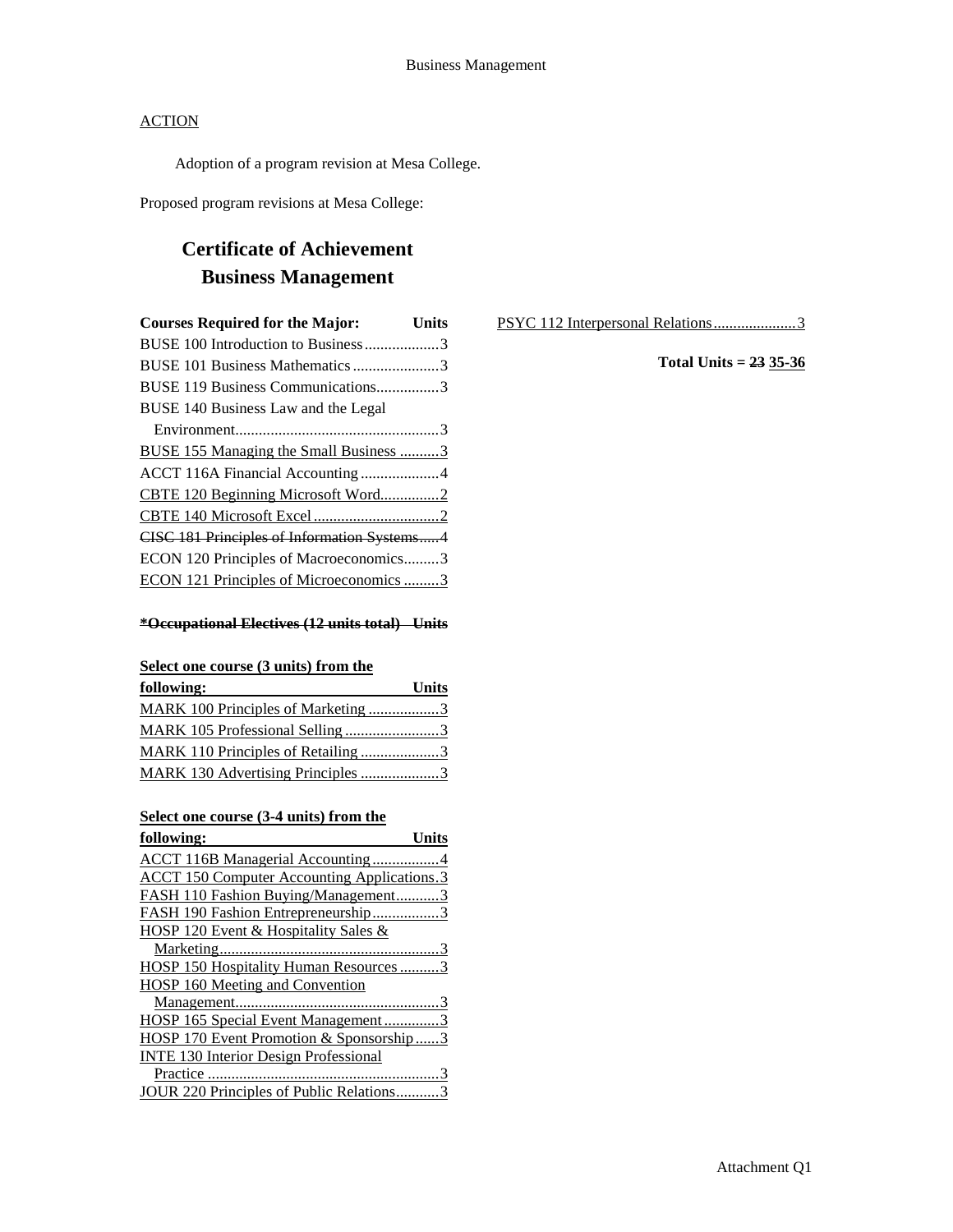## **Associate in Science Degree Business Management**

| <b>Courses Required for the Major:</b>      | Units |
|---------------------------------------------|-------|
| BUSE 100 Introduction to Business3          |       |
| BUSE 101 Business Mathematics 3             |       |
| BUSE 119 Business Communications3           |       |
| BUSE 140 Business Law and the Legal         |       |
|                                             |       |
| BUSE 150 Human Relations in Business3       |       |
| BUSE 201 Business Organization and          |       |
|                                             |       |
| ACCT 116A Financial Accounting 4            |       |
| CBTE 120 Beginning Microsoft Word2          |       |
|                                             |       |
| CISC 181 Principles of Information Systems4 |       |
| ECON 120 Principles of Macroeconomics3      |       |
| ECON 121 Principles of Microeconomics 3     |       |
| MARK 100 Principles of Marketing 3          |       |
|                                             |       |

## **Occupational electives (12 units total): Units**

## **Select one course (3 units) from the**

| following:                                | <b>Units</b> |
|-------------------------------------------|--------------|
| MARK 105 Professional Selling3            |              |
| <u>MARK 110 Principles of Retailing 3</u> |              |
| MARK 130 Advertising Principles 3         |              |

## **Select two courses (6-7 units) from the**

| following:<br>Units                          |
|----------------------------------------------|
| <b>ACCT 116B Managerial Accounting 4</b>     |
| <b>ACCT 150 Computer Accounting</b>          |
|                                              |
| BUSE 155 Managing the Small Business 3       |
| FASH 110 Fashion Buying/Management3          |
| FASH 190 Fashion Entrepreneurship3           |
| HOSP 120 Event & Hospitality Sales &         |
|                                              |
| HOSP 150 Hospitality Human Resources3        |
| HOSP 160 Meeting and Convention              |
|                                              |
| HOSP 165 Special Event Management3           |
| HOSP 170 Event Promotion & Sponsorship3      |
| <b>INTE 130 Interior Design Professional</b> |
|                                              |

| JOUR 220 Principles of Public Relations3 |  |
|------------------------------------------|--|
| PSYC 112 Interpersonal Relations 3       |  |

## **Total Units = 35 48-49**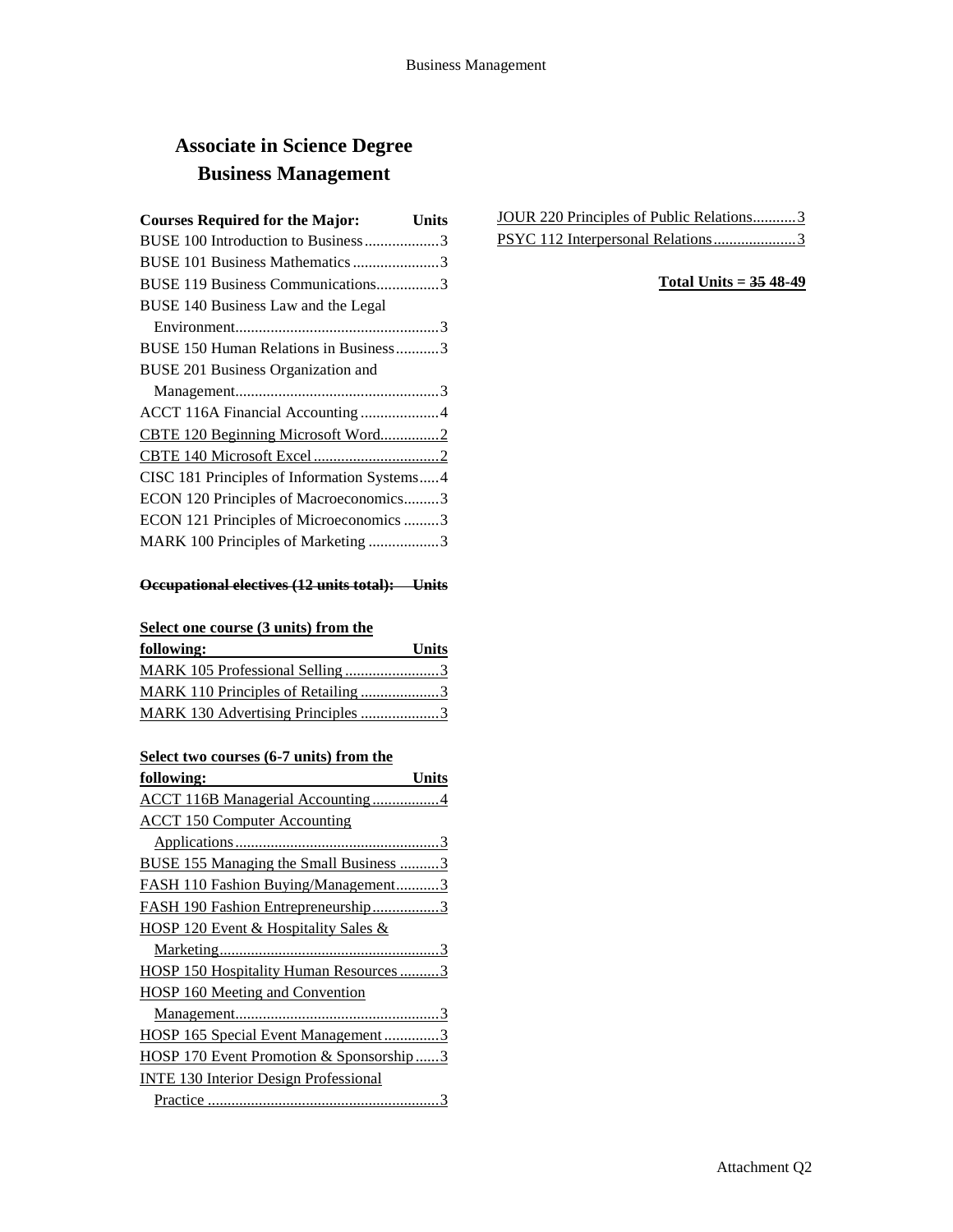Adoption of a program revision at Mesa College.

Proposed program revisions at Mesa College:

## **Certificate of Performance Assistant Teacher**

| <b>Courses Required for the Major:</b>    | <b>Units</b> |
|-------------------------------------------|--------------|
| CHIL 101 Human Growth and Development3    |              |
| CHIL 180 Nutrition, Health and Safety for |              |
|                                           |              |

| <b>Select one course from:</b>            | <b>Units</b> |
|-------------------------------------------|--------------|
| CHIL 111 Curriculum: Music/Motor Skills 3 |              |
|                                           |              |
| CHIL 131 Curriculum: Language/Science3    |              |
| CHIL 141 The Child, Family and Community3 |              |

| <b>Select one course from:</b>              | Units |
|---------------------------------------------|-------|
| CHIL 160 Observing and Understanding        |       |
|                                             |       |
| CHIL 161 Observations and Issues in Child   |       |
|                                             |       |
| CHIL 270 Work Experience1-4                 |       |
| CHIL 291 Child Development Lab Practicum or |       |
| CHIL 291A Child Development Center          |       |
|                                             |       |
| CHIL 291B Child Development Center          |       |
|                                             |       |
| CHIL 291C Child Development Center          |       |
|                                             |       |
| CHIL 291D Child Development Center          |       |
|                                             |       |

**Certificate of Performance Home Day Care**

| <b>Courses Required for the Major:</b>    | <b>Units</b> |
|-------------------------------------------|--------------|
| CHIL 101 Human Growth and Development3    |              |
| CHIL 175 Infant-Toddler Growth and        |              |
|                                           |              |
| CHIL 180 Nutrition, Health and Safety for |              |
|                                           |              |
| BUSE 101 Business Mathematics3            |              |
| CONF 110 Personal Financial Management3   |              |

**Total Units = 12**

**Total Units = 10-13**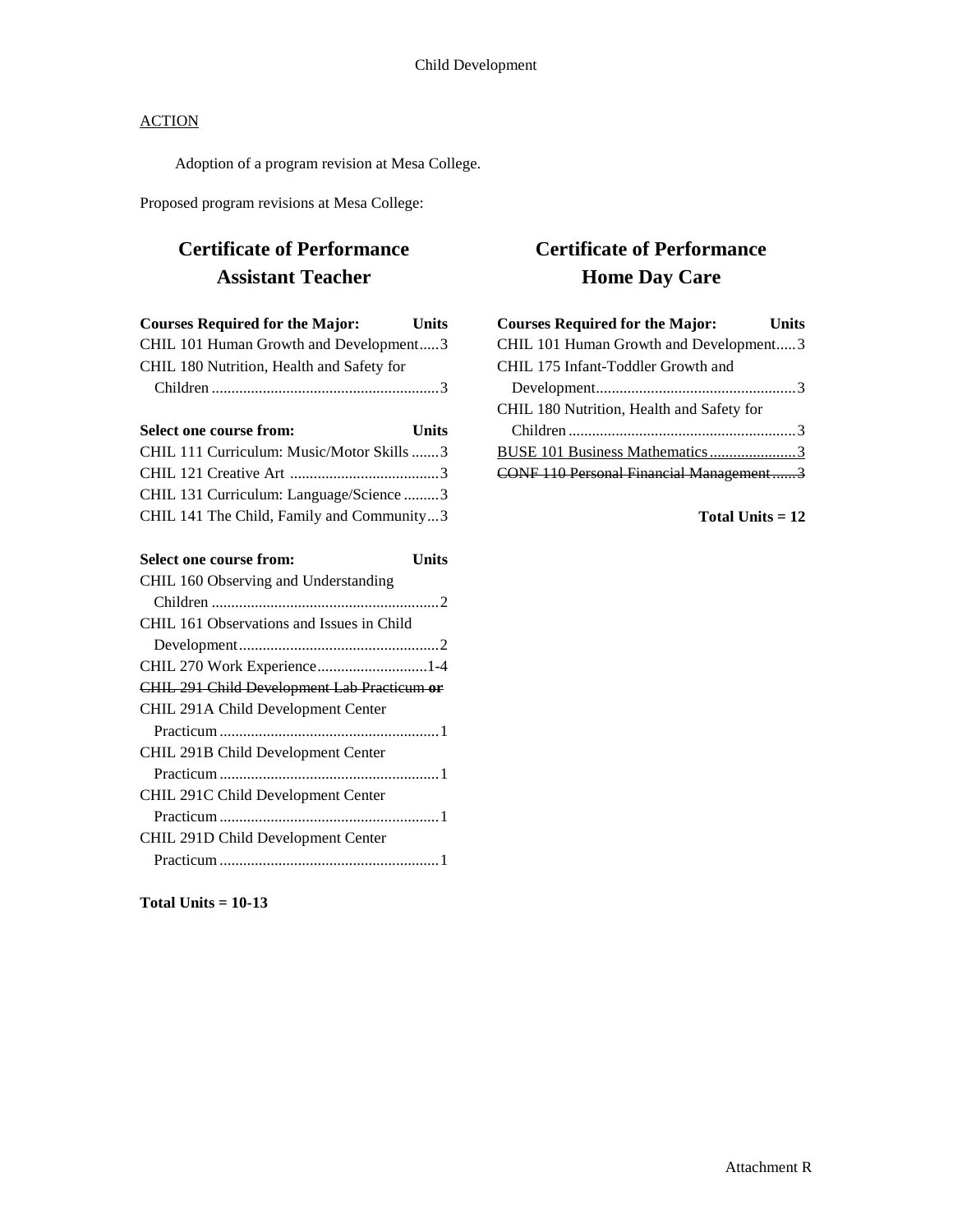Adoption of a new program at City College.

Proposed new program at City College:

## **Certificate of Achievement Communication Studies**

| <b>Courses Required for the Major:</b> | <b>Units</b> |
|----------------------------------------|--------------|
|                                        |              |

| <b>Select 12 units from:</b>            | <b>Units</b> |
|-----------------------------------------|--------------|
| COMS 101 Voice and Articulation 3       |              |
| COMS 104 Advanced Public Communication3 |              |
| COMS 111 Oral Interpretation3           |              |
| COMS 135 Interpersonal Communication 3  |              |
|                                         |              |
| COMS 170 Small Group Communication3     |              |
| COMS 180 Intercultural Communication 3  |              |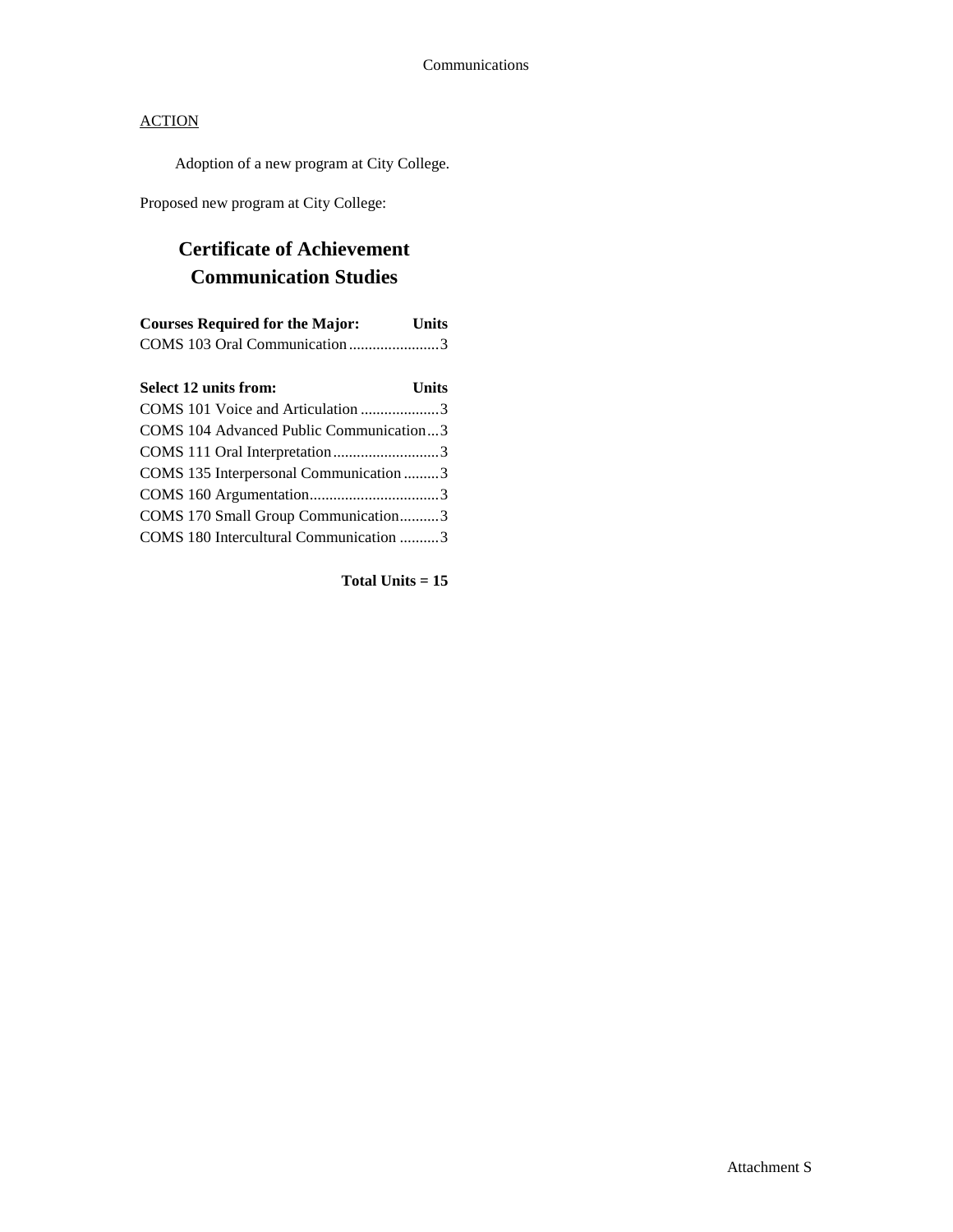Adoption of a program revision at Continuing Education.

Proposed program revision at Continuing Education:

## **Certificate of Completion Network Systems Specialist Program**

**Required Courses:** COMP 608 Basic Network Configuration COMP 619 Introduction to UNIX COMP 638 Technical Support Specialist OFSY 527 Microsoft Windows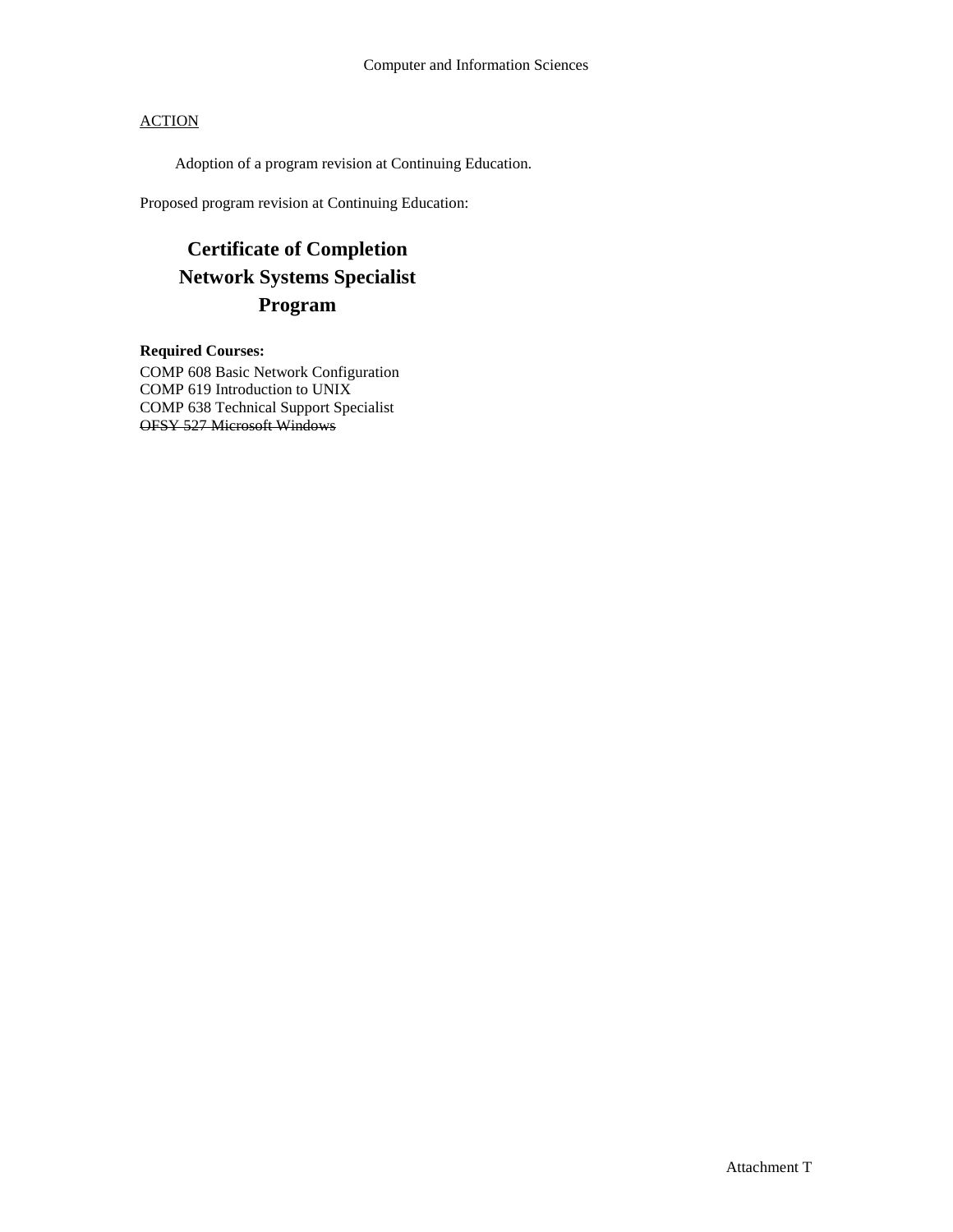Adoption of a program revision at Mesa College.

Proposed program revision at Mesa College:

## **Associate in Arts Degree Dramatic Arts**

| <b>Courses Required for the Major:</b>       | Units |
|----------------------------------------------|-------|
| DRAM 100A Fundamentals of Performance and    |       |
|                                              |       |
| DRAM 100B Fundamentals of Performance and    |       |
|                                              |       |
| <b>DRAM 104A Theatre Company Performance</b> |       |
|                                              |       |
| <b>DRAM 104B Theatre Company Performance</b> |       |
|                                              |       |
| DRAM 105 Introduction to Dramatic Arts3      |       |
| DRAM 112 Introduction to Script Analysis3    |       |
| DRAM 122 Makeup for the Stage2               |       |
| DRAM 200A Fundamentals of Performance and    |       |
|                                              |       |
| DRAM 200B Fundamentals of Performance and    |       |
|                                              |       |
| <b>DRAM 204A Theatre Company Performance</b> |       |
|                                              |       |
| <b>DRAM 204B Theatre Company Performance</b> |       |
|                                              |       |
| <b>DRAM 250 Rehearsal, Production and</b>    |       |
|                                              |       |
|                                              |       |

| Choose six units from the following: Units |  |
|--------------------------------------------|--|
| ACCT 116A Financial Accounting 4           |  |
|                                            |  |
| ARTF 151 Three-Dimensional Design3         |  |
|                                            |  |
| ARTF 155A Freehand Drawing I3              |  |
| BUSE 150 Human Relations in Business3      |  |
| BUSE 201 Business Organization and         |  |
|                                            |  |
| COMS 101 Voice and Articulation 3          |  |
| DRAM 132 Beginning Acting3                 |  |
| DRAM 133 Intermediate Acting 3             |  |
| DRAM 165 Introduction to Stage Movement  3 |  |

| DRAM 235 Literature to Life-A Scene Study |  |
|-------------------------------------------|--|
|                                           |  |
| DRAM 268 Experimental Theatre 1-3         |  |
| DRAM 290 Independent Study1-3             |  |
|                                           |  |
| FASH 120 Fashion History and Trends 3     |  |
| MUSI 190 The Electronic Music Studio 3    |  |
|                                           |  |
|                                           |  |
|                                           |  |

**Total Units = 34-38**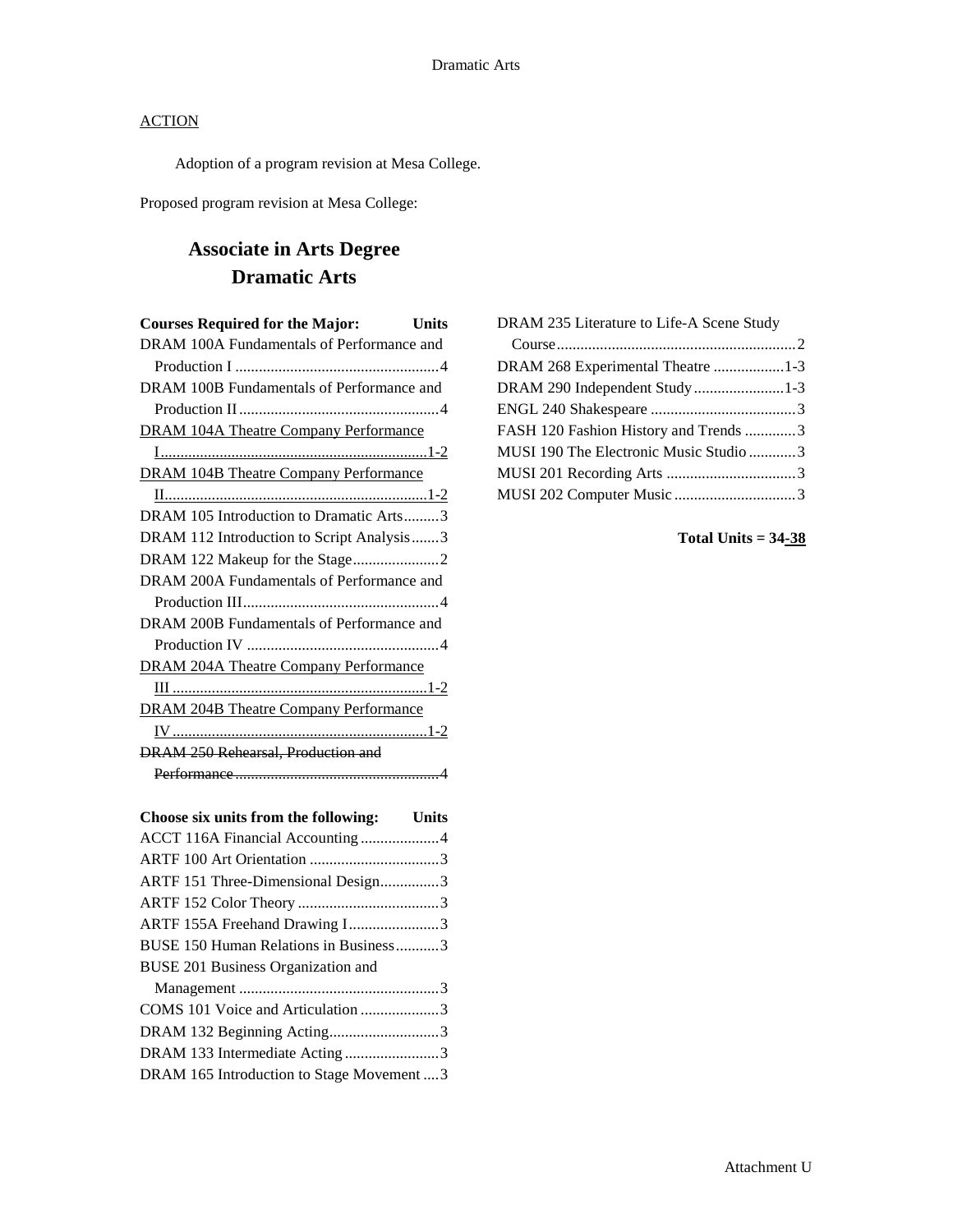Adoption of a program revision at City College.

Proposed program revision at City College:

## **Associate in Arts Degree English**

| <b>Courses Required for the Major:</b>      | Units |
|---------------------------------------------|-------|
| ENGL 101 Reading and Composition or         |       |
| ENGL 105 Composition and Literature 3       |       |
| ENGL 205 Critical Thinking and Intermediate |       |
|                                             |       |
| ENGL 215 English Literature I: 800-17993    |       |
| ENGL 216 English Literature II: 1800 -      |       |
|                                             |       |
|                                             |       |

#### **Select three units from the following (recommended sequence for UC**

| recommended sequence for OC                   |              |
|-----------------------------------------------|--------------|
| transfer):                                    | <b>Units</b> |
| ENGL 208 Introduction to Literature or 3      |              |
| ENGL 220 Masterpieces of World Literature I:  |              |
|                                               |              |
| ENGL 221 Masterpieces of World Literature II: |              |
|                                               |              |

## **Select three units from the following**

| (recommended sequence for UC                    |              |
|-------------------------------------------------|--------------|
| transfer):                                      | <b>Units</b> |
| ENGL 210 American Literature I-or 3             |              |
| ENGL 211 American Literature II or 3            |              |
| <b>ENGL 245 Writing Creative Nonfiction or3</b> |              |
| ENGL 245A Writing Creative Nonfiction 3         |              |
| ENGL 247 Writing Seminar – Poetry $er$ 3        |              |
| ENGL 249 Introduction to Creative Writing-or. 3 |              |
| ENGL 252B Intermediate Fiction Writing3         |              |
| ENGL 254 Intermediate Fiction Writing3          |              |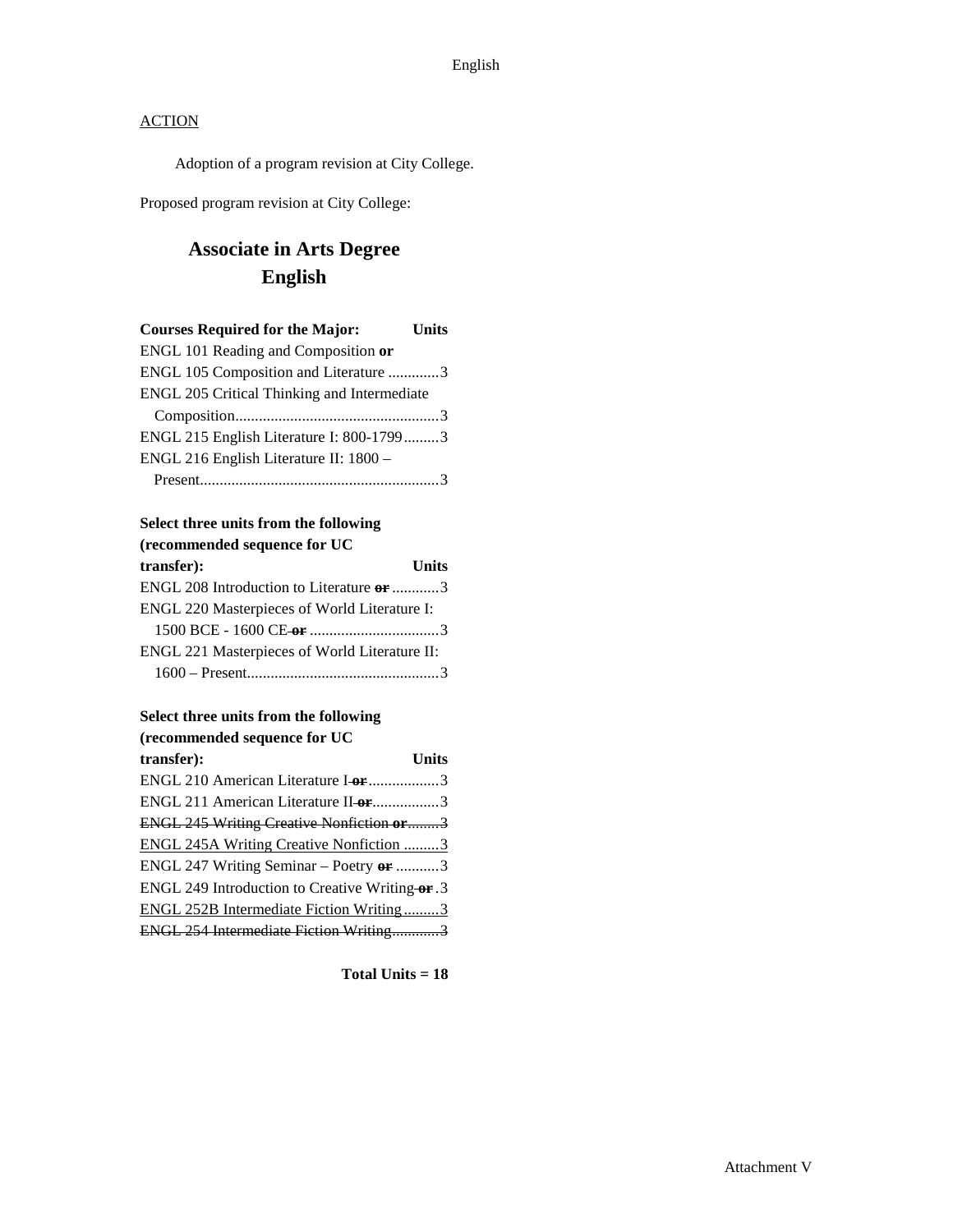Adoption of a program revision at Mesa College.

Proposed program revisions at Mesa College:

## **Certificate of Performance Creative Writing**

## **Courses Required for the Major:**

| <b>Select two courses from:</b>                    | Units |
|----------------------------------------------------|-------|
| ENGL 249 Introduction to Creative Writing3         |       |
| <b>ENGL 245 Writing Creative Nonfiction 3</b>      |       |
| <b>ENGL 245A Writing Creative Nonfiction 3</b>     |       |
| ENGL 247 Writing Seminar - Poetry or               |       |
| <b>ENGL 252A Fundamentals of Fiction Writing 3</b> |       |
| ENGL 252B Intermediate Fiction Writing3            |       |
| ENGL 253 Fundamentals of Fiction Writing3          |       |
| <b>ENGL 254 Intermediate Fiction Writing</b>       |       |

| <b>Select two courses from:</b>               | Units |
|-----------------------------------------------|-------|
| BLAS 155 Afro-American Literature3            |       |
| CHIC 135 Chicana/o Literature3                |       |
| ENGL 208 Introduction to Literature3          |       |
| ENGL 210 American Literature I3               |       |
| ENGL 211 American Literature II 3             |       |
| ENGL 215 English Literature I: 800-17993      |       |
| ENGL 216 English Literature II: 1800 -        |       |
|                                               |       |
| ENGL 220 Masterpieces of World Literature I:  |       |
|                                               |       |
| ENGL 221 Masterpieces of World Literature II: |       |
|                                               |       |
| ENGL 230 Asian American Literature3           |       |
| ENGL 237 Women in Literature3                 |       |
| ENGL 238 Evaluating Children's Literature 3   |       |
|                                               |       |

| Select one course from:                  | <b>Units</b> |
|------------------------------------------|--------------|
| BLAS 155 Afro-American Literature3       |              |
|                                          |              |
| ENGL 208 Introduction to Literature3     |              |
| ENGL 210 American Literature I3          |              |
| ENGL 211 American Literature II 3        |              |
| ENGL 215 English Literature I: 800-17993 |              |

| ENGL 216 English Literature II: 1800 -         |
|------------------------------------------------|
|                                                |
| ENGL 220 Masterpieces of World Literature I:   |
|                                                |
| ENGL 221 Masterpieces of World Literature II:  |
|                                                |
| ENGL 230 Asian American Literature 3 ENGL      |
|                                                |
| ENGL 238 Evaluating Children's Literature  3   |
|                                                |
| ENGL 245 Writing Creative Nonfiction 3         |
| <b>ENGL 245A Writing Creative Nonfiction 3</b> |
| ENGL 247 Writing Seminar – Poetry 3            |
| ENGL 249 Introduction to Creative Writing3     |
| ENGL 252A Fundamentals of Fiction Writing3     |
| ENGL 252B Intermediate Fiction Writing3        |
| ENGL 253 Fundamentals of Fiction Writing3      |
| <b>ENGL 254 Intermediate Fiction Writing 3</b> |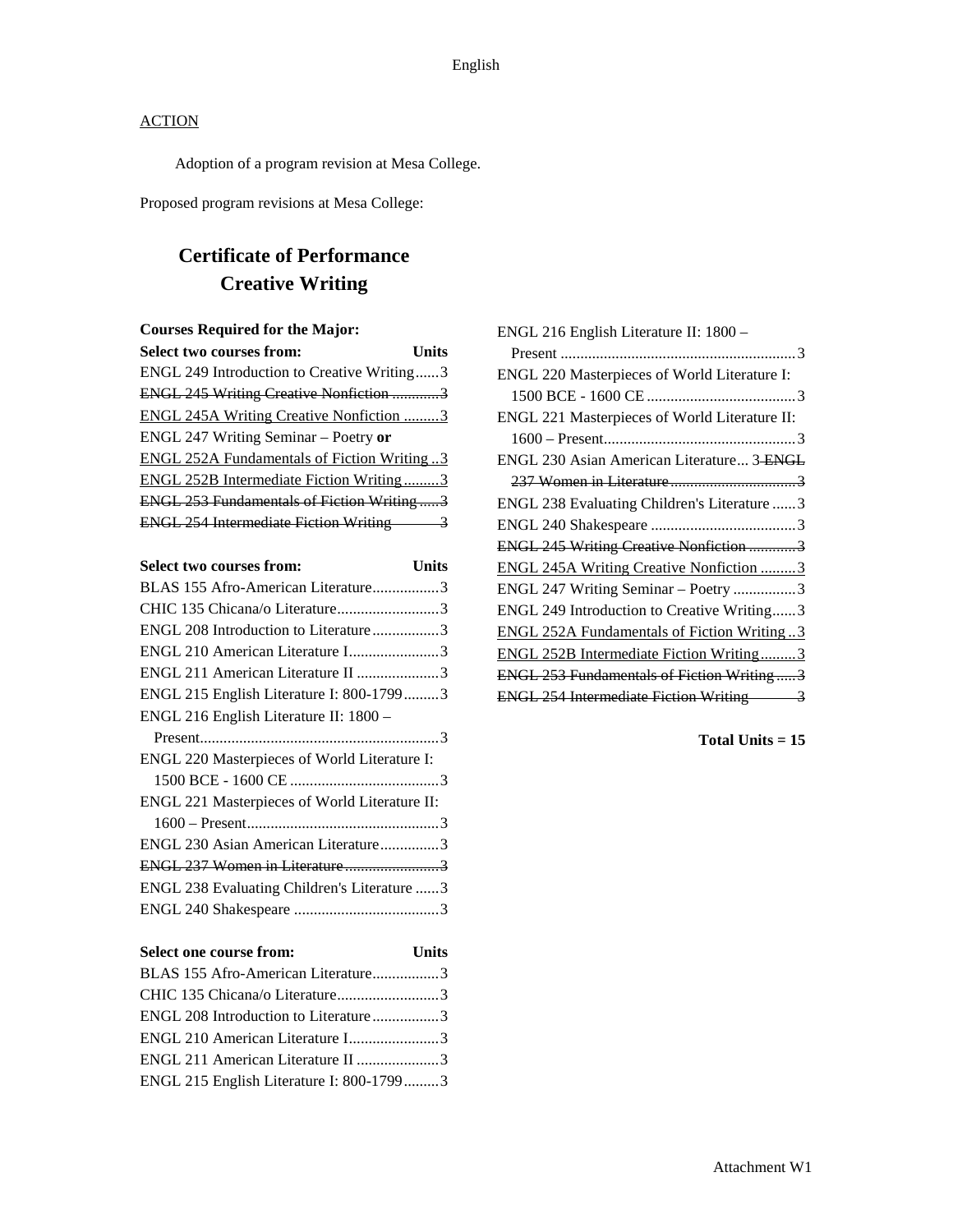## **Associate in Arts Degree English**

## **Courses Required for the Major: Units** ENGL 101 Reading and Composition **or** ENGL 105 Composition and Literature .............3 ENGL 205 Critical Thinking and Intermediate Composition....................................................3 ENGL 215 English Literature I: 800-1799.........3 ENGL 216 English Literature II: 1800 – Present.............................................................3

## **Select three units from the following (recommended sequence for UC**

| transfer):                                    | <b>Units</b> |
|-----------------------------------------------|--------------|
| ENGL 208 Introduction to Literature or 3      |              |
| ENGL 220 Masterpieces of World Literature I:  |              |
|                                               |              |
| ENGL 221 Masterpieces of World Literature II: |              |
|                                               |              |

#### **Select three units from the following (recommended sequence for UC**

| Trecommended sequence for OC                          |       |
|-------------------------------------------------------|-------|
| transfer):                                            | Units |
| ENGL 210 American Literature I or 3                   |       |
| ENGL 211 American Literature II-or3                   |       |
| ENGL 230 Asian American Literature3                   |       |
| <b>ENGL 245 Writing Creative Nonfiction or3</b>       |       |
| ENGL 245A Writing Creative Nonfiction 3               |       |
| ENGL 247 Writing Seminar – Poetry $\theta$ <b>r</b> 3 |       |
| ENGL 249 Introduction to Creative Writing-or.3        |       |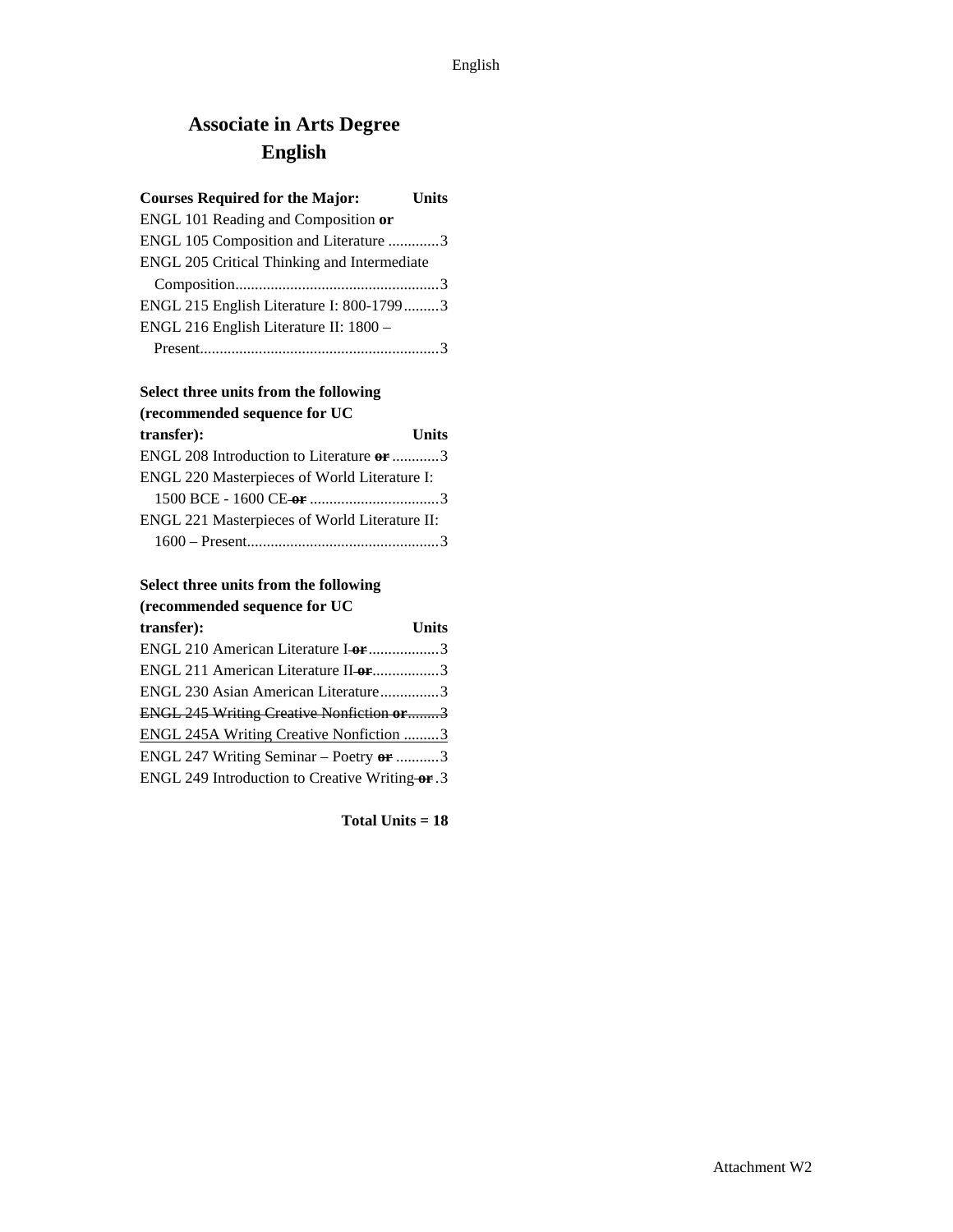### Health Education

Pursuant to Section 78016 of the Education Code, the following is a program review summary: Nurse Assistant Acute Care Program

| A.            | Labor Market Information <sup>1</sup> : | The annual average number of persons employed in the<br>Project Management program area is 110,000/36,300 working<br>in acute care in California in the 2013 employment year.<br>Approximately 3,880 (annually)/1,280 acute care new job<br>openings are projected through 2010-2020. |
|---------------|-----------------------------------------|---------------------------------------------------------------------------------------------------------------------------------------------------------------------------------------------------------------------------------------------------------------------------------------|
| <b>B.</b>     | Duplication <sup>2</sup> :              | Southwestern College (Acute Care Nurse Assistant).                                                                                                                                                                                                                                    |
| $\mathcal{C}$ | Effectiveness <sup>3</sup> :            | Program area OR the projected enrollment of 30 for the 2013-<br>2014 year in the new program area.                                                                                                                                                                                    |

- 1. Labor Market Information, Employment Development Department, California.
- 2. CCCCO Data Mart website and Southwestern College website.
- 3. CCCCO Data Mart, Current Enrollment Data and Program Chair Career Technical Education, Continuing Education.

## ACTION

Adoption of a new program at Continuing Education.

Proposed new program at Continuing Education:

## **Certificate of Completion Nurse Assistant Acute Care**

### **Required Courses:**

HLTH 605 Nursing Assistant Training HLTH 607 Acute Care Nurse Assistant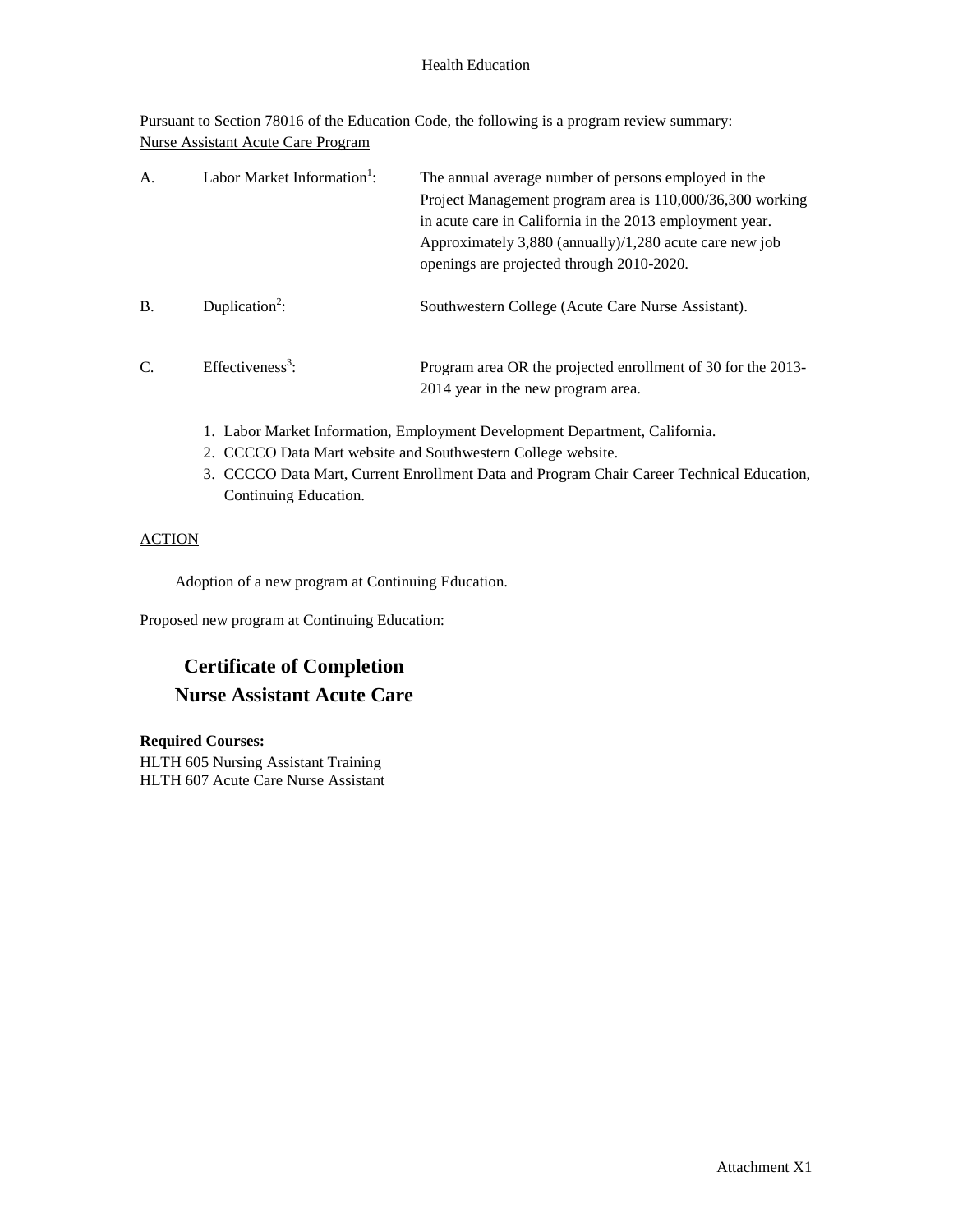### Health Education

Pursuant to Section 78016 of the Education Code, the following is a program review summary: Nurse Assistant Rehabilitation Program

| A <sub>1</sub> | Labor Market Information <sup>1</sup> : | The annual average number of persons employed in the<br>Project Management program area is 110,000 (46% working<br>in nursing homes) in California in the 2013 employment year.<br>Approximately 3,880 (annually)/1,784 in nursing home care<br>new job openings are projected through 2010-2020. |
|----------------|-----------------------------------------|---------------------------------------------------------------------------------------------------------------------------------------------------------------------------------------------------------------------------------------------------------------------------------------------------|
| <b>B.</b>      | Duplication <sup>2</sup> :              | Southwestern College (Nurse Assistant), MiraCosta College.                                                                                                                                                                                                                                        |
| C.             | Effectiveness <sup>3</sup> :            | Program area OR the projected enrollment of 60 for the 2013-<br>2014 year in the new program area.                                                                                                                                                                                                |

- 1. Labor Market Information, Employment Development Department, California.
- 2. CCCCO Data Mart website, Southwestern College website and local college catalogs/websites.
- 3. CCCCO Data Mart website, Current Enrollment Data and Program Chair Career Technical Education, Continuing Education.

## **ACTION**

Adoption of a new program at Continuing Education.

Proposed new program at Continuing Education:

## **Certificate of Completion Nurse Assistant Rehabilitation Program**

### **Required Courses:**

HLTH 605 Nursing Assistant Training HLTH 608 Restorative Nurse Assistant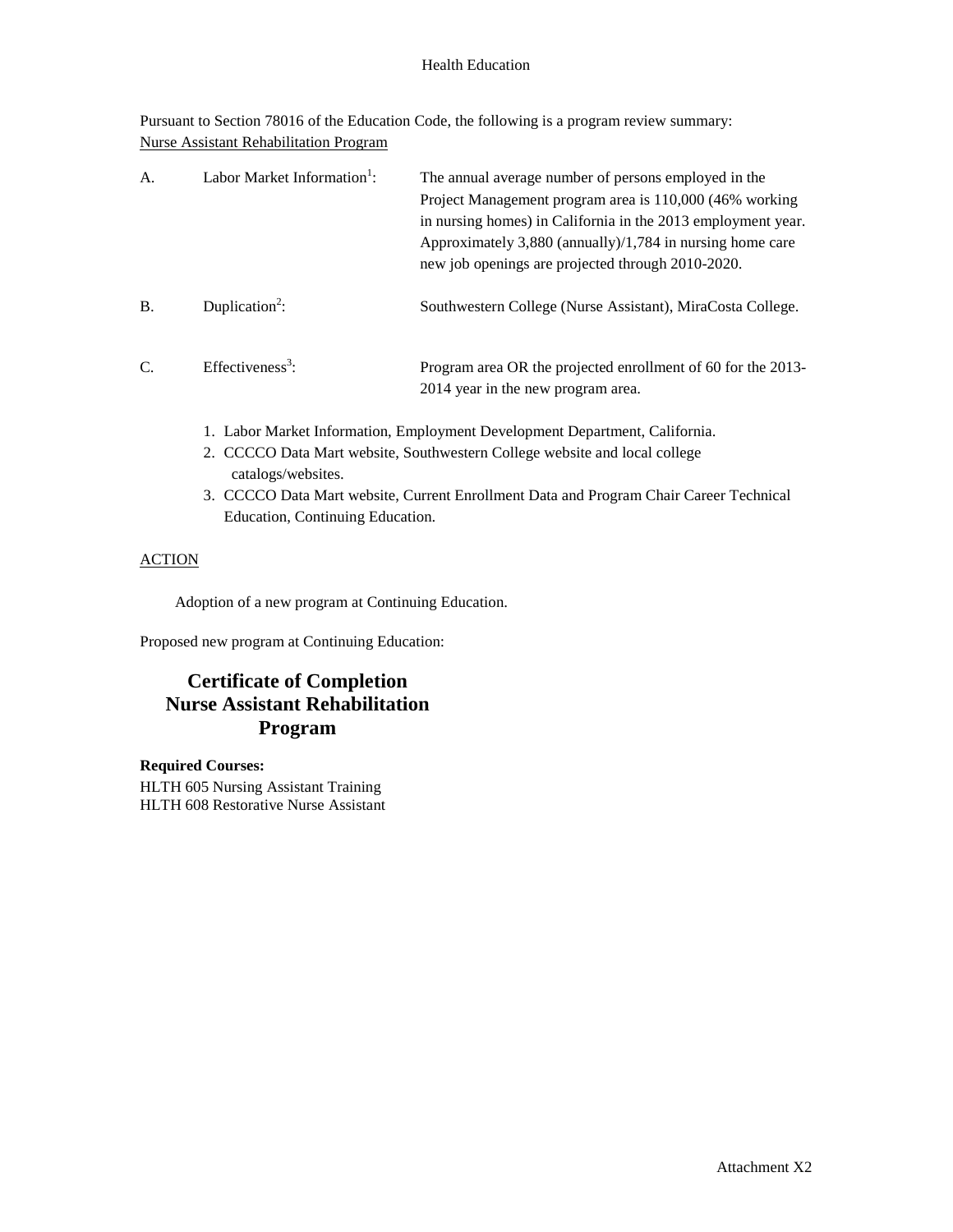### Health Education

Pursuant to Section 78016 of the Education Code, the following is a program review summary: Personal Care Assistant/Caregiver Program

| А. | Labor Market Information <sup>1</sup> : | The annual average number of persons employed in the<br>Project Management program area is 18,700 in San Diego<br>County in the 2010 employment year. Approximately 22,260<br>new job openings are projected through 2010-2020. |
|----|-----------------------------------------|---------------------------------------------------------------------------------------------------------------------------------------------------------------------------------------------------------------------------------|
| B. | Duplication <sup>2</sup> :              | None.                                                                                                                                                                                                                           |
| C. | Effectiveness <sup>3</sup> :            | Program area OR the projected enrollment of 50 for the 2013-<br>2014 year in the new program area.                                                                                                                              |
|    |                                         | 1. Labor Market Information, Employment Development Department, California.                                                                                                                                                     |

- 2. CCCCO Data Mart website and local college catalogs/websites.
- 3. CCCCO Data Mart website, Current Enrollment Data and Program Chair Career Technical Education, Continuing Education.

## **ACTION**

Adoption of a new program at Continuing Education.

Proposed new program at Continuing Education:

## **Certificate of Completion Personal Care Assistant/Caregiver Program**

**Required Courses:** HLTH 609 Healthcare Careers HLTH 610 Personal and Home Care Aide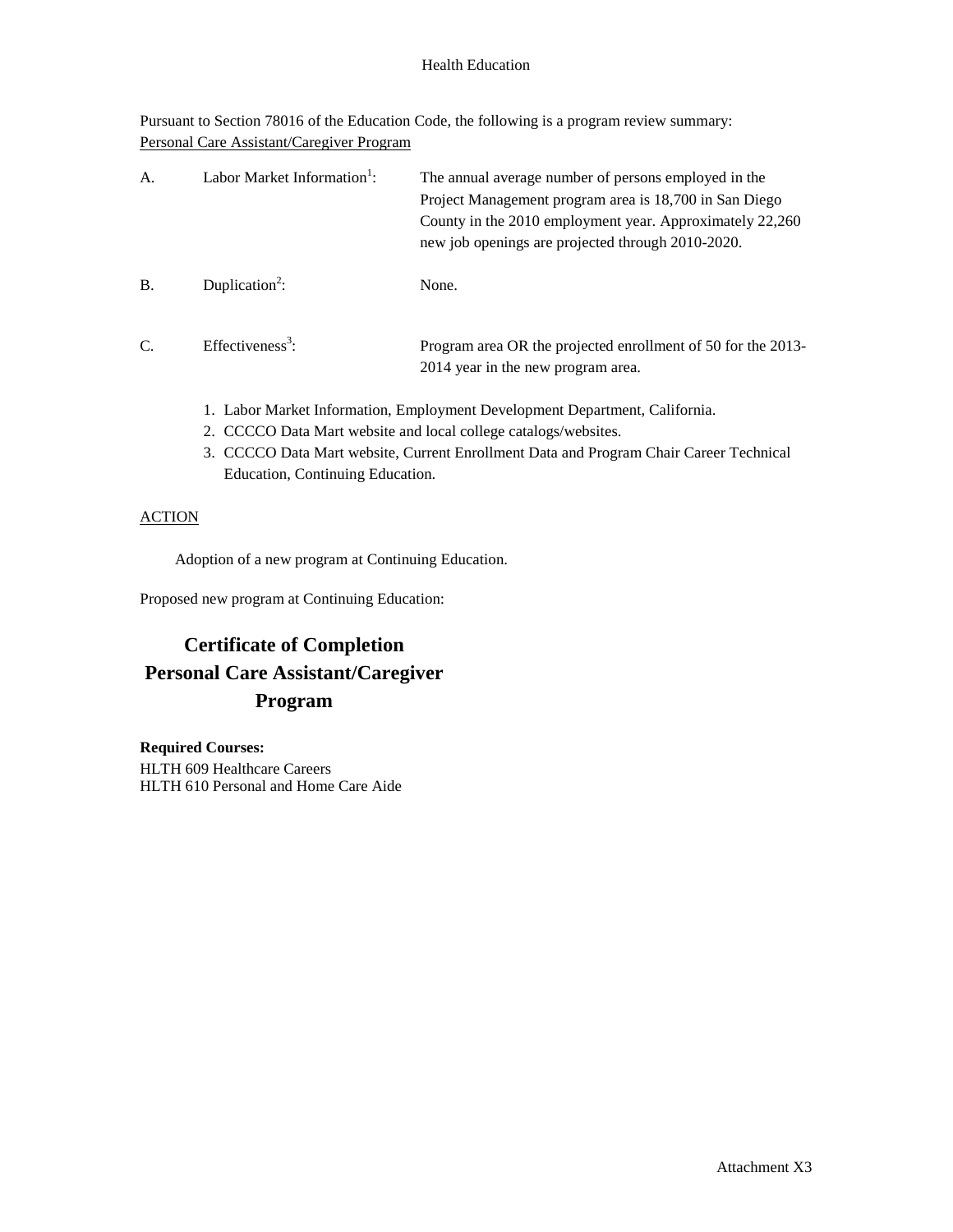Adoption of a program revision at City College.

Proposed program revision at City College:

## **Associate in Arts Degree Liberal Arts and Sciences with an Emphasis in Language Arts and Humanities**

*Students should complete a minimum of 18 units in Arts and Humanities courses.*

| <b>Courses Required for the Major:</b><br><b>Units</b> |
|--------------------------------------------------------|
| AMSL 115 American Sign Language Level I4               |
| AMSL 116 American Sign Language Level II4              |
| AMSL 215 American Sign Language Level                  |
|                                                        |
| AMSL 216 American Sign Language Level                  |
|                                                        |
| <b>ANTH 103 Introduction to Cultural</b>               |
|                                                        |
|                                                        |
| ARAB 102 Second Course in Arabic 5                     |
| ARAB 105 Elementary Spoken Egyptian                    |
|                                                        |
| BLAS 110 African American Art3                         |
|                                                        |
| BLAS 155 Afro-American Literature3                     |
|                                                        |
| CHIC 130 Mexican Literature in Translation3            |
| CHIC 135 Chicana/o Literature3                         |
| CHIC 190 Chicano Images in Film 3                      |
|                                                        |
| COMS 101 Voice and Articulation 3                      |
| COMS 103 Oral Communication 3                          |
| COMS 104 Advanced Public Communication3                |
| COMS 111 Oral Interpretation 3                         |
| COMS 135 Interpersonal Communication 3                 |
|                                                        |
| COMS 170 Small Group Communication3                    |
| COMS 180 Intercultural Communication 3                 |
| ENGL 101 Reading and Composition3                      |
| ENGL 105 Composition and Literature 3                  |
| ENGL 202 Introduction to Linguistics3                  |

| ENGL 205 Critical Thinking and Intermediate       |  |
|---------------------------------------------------|--|
|                                                   |  |
| ENGL 208 Introduction to Literature3              |  |
| ENGL 209 Literary Approaches to Film3             |  |
| ENGL 210 American Literature I3                   |  |
| ENGL 211 American Literature II 3                 |  |
| ENGL 215 English Literature I: 800-17993          |  |
| ENGL 216 English Literature II: 1800 -            |  |
|                                                   |  |
| ENGL 220 Masterpieces of World Literature I:      |  |
|                                                   |  |
| ENGL 221 Masterpieces of World Literature II:     |  |
|                                                   |  |
| ENGL 237 Women in Literature3                     |  |
| ENGL 238 Evaluating Children's Literature  3      |  |
|                                                   |  |
| <b>ENGL 245 Writing Creative Nonfiction 3</b>     |  |
| <b>ENGL 245A Writing Creative Nonfiction 3</b>    |  |
| ENGL 247 Writing Seminar - Poetry 3               |  |
| ENGL 249 Introduction to Creative Writing3        |  |
| <b>ENGL 252A Fundamentals of Fiction Writing3</b> |  |
| ENGL 253 Fundamentals of Fiction Writing3         |  |
|                                                   |  |
| FREN 102 Second Course in French5                 |  |
|                                                   |  |
| FREN 202 Fourth Course in French5                 |  |
| GERM 101 First Course in German 5                 |  |
| GERM 102 Second Course in German5                 |  |
| GERM 201 Third Course in German 5                 |  |
|                                                   |  |
|                                                   |  |
| HIST 105 Introduction to Western Civilization     |  |
|                                                   |  |
| HIST 106 Introduction to Western Civilization     |  |
|                                                   |  |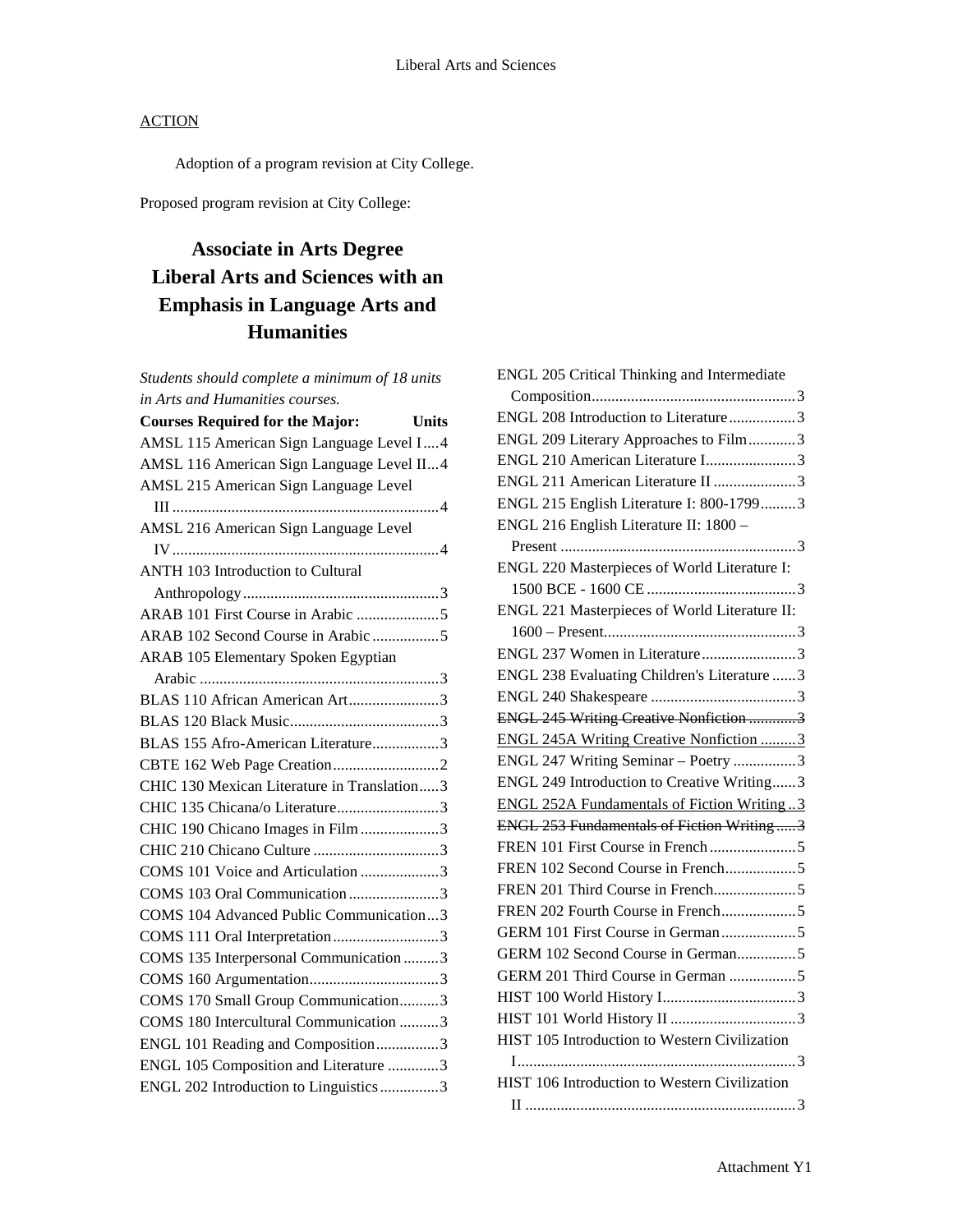| HIST 120 Introduction to Asian Civilizations  3                       |
|-----------------------------------------------------------------------|
| HIST 121 Asian Civilizations in Modern                                |
|                                                                       |
| HUMA 101 Introduction to the Humanities I3                            |
| HUMA 102 Introduction to the Humanities II  3                         |
| HUMA 103 Introduction to the New                                      |
|                                                                       |
| HUMA 106 World Religions 3                                            |
|                                                                       |
|                                                                       |
| ITAL 102 Second Course in Italian5                                    |
|                                                                       |
| JOUR 200 Introduction to Newswriting and                              |
|                                                                       |
| JOUR 201 Advanced Newswriting and                                     |
|                                                                       |
|                                                                       |
| <b>JOUR 202 Introduction to Mass</b>                                  |
|                                                                       |
| JOUR 205 Editing for Print Journalism3                                |
| JOUR 206 Online Journalism3                                           |
| JOUR 210A Newspaper Production2-3                                     |
| JOUR 210B Newspaper Production 2 2-3                                  |
| JOUR 210C Newspaper Production 3 2-3                                  |
| JOUR 210D Newspaper Production 42-3                                   |
| LABR 100 American Labor Movement3                                     |
| LIBS 101 Information Literacy and Research                            |
|                                                                       |
| MATH 119 Elementary Statistics or                                     |
| PSYC 258 Behavioral Science Statistics3                               |
| PHIL 100 Logic and Critical Thinking3                                 |
|                                                                       |
| PHIL 102A Introduction to Philosophy: Reality                         |
| 3                                                                     |
| PHIL 102B Introduction to Philosophy:                                 |
|                                                                       |
| PHIL 104A History of Western Philosophy3                              |
| PHIL 104B History of Western Philosophy 3                             |
| PHIL 105 Contemporary Philosophy 3                                    |
|                                                                       |
| PHIL 107 Reflections on Human Nature3                                 |
|                                                                       |
|                                                                       |
| PHIL 108 Perspectives on Human Nature and                             |
|                                                                       |
| PHIL 111 Philosophy in Literature 3                                   |
| PHIL 125 Philosophy of Women 3                                        |
| PHIL 126 Introduction to Philosophy of                                |
| Contemporary Gender Issues3<br>PHIL 130 Philosophy of Art and Music 3 |

| PHOT 215 Photo Journalism and Documentary       |
|-------------------------------------------------|
|                                                 |
| POLI 101 Introduction to Political Science3     |
| POLI 102 The American Political System 3        |
| PSYC 101 General Psychology3                    |
| RTVC 100 Introduction to Radio and              |
|                                                 |
| <b>RTVC 105 Media Performance3</b>              |
|                                                 |
| RTVC 110 Introduction to Scriptwriting 3        |
| <b>RTVC 115 Radio and Television Management</b> |
|                                                 |
| RTVC 118 Television Studio Operations3          |
| RTVC 122 Television Production3                 |
| RTVC122 Television Production 3                 |
| RTVC 124 Electronic Field Production 3          |
| RTVC 126 Art Direction for Film and             |
|                                                 |
| RTVC 128 Lighting for Television and Film3      |
| RTVC 140 Radio and TV Newswriting3              |
| RTVC 160 Introduction to Cinema 3               |
| RTVC 167 Motion Picture Production3             |
| RTVC 247A Radio Broadcasting Practicum1         |
| RTVC 247B Radio Broadcasting Practicum1         |
| RTVF 100 Introduction to Radio and              |
|                                                 |
| RTVF 105 Media Performance 3                    |
| RTVF 107 Audio Production 3                     |
| RTVF 110 Introduction to Scriptwriting3         |
| <b>RTVF 115 Radio and Television Management</b> |
|                                                 |
| RTVF 118 Television Studio Operations3          |
| RTVF 122 Television Production 3                |
| RTVF 124 Electronic Field Production3           |
| RTVF 126 Art Direction for Film and             |
|                                                 |
| RTVF 128 Lighting for Television and Film  3    |
| RTVF 140 Radio and TV Newswriting3              |
| RTVF 160 Introduction to Cinema3                |
| RTVF 167 Motion Picture Production 3            |
| RTVF 247A Radio Broadcasting Workshop-          |
|                                                 |
| RTVF 247B Radio Broadcasting Workshop -         |
|                                                 |
|                                                 |
|                                                 |
| SPAN 102 Second Course in Spanish5              |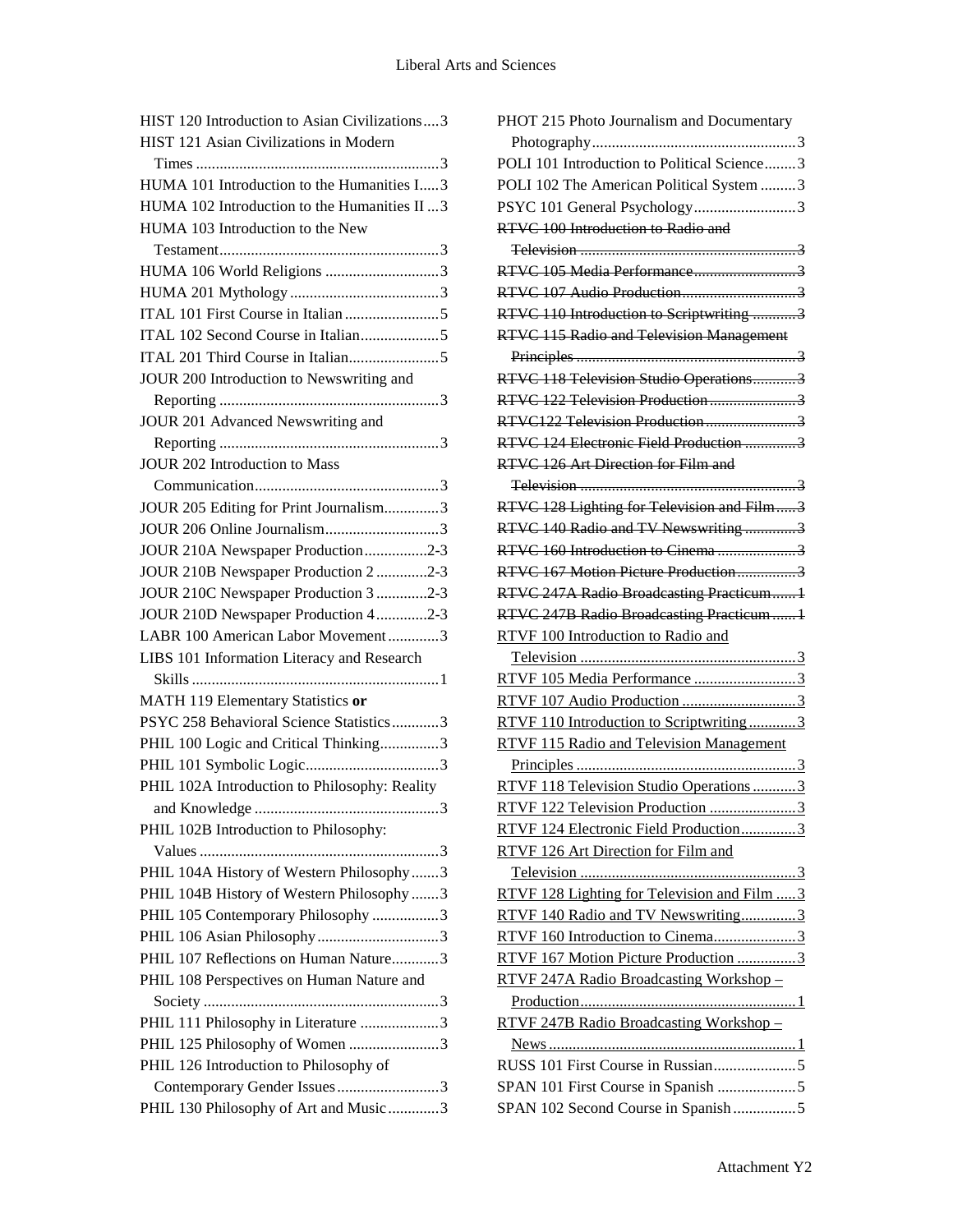| SPAN 202 Fourth Course in Spanish 5       |
|-------------------------------------------|
| SPAN 215 Spanish for Spanish Speakers I 5 |
| SPAN 216 Spanish for Spanish Speakers II5 |
|                                           |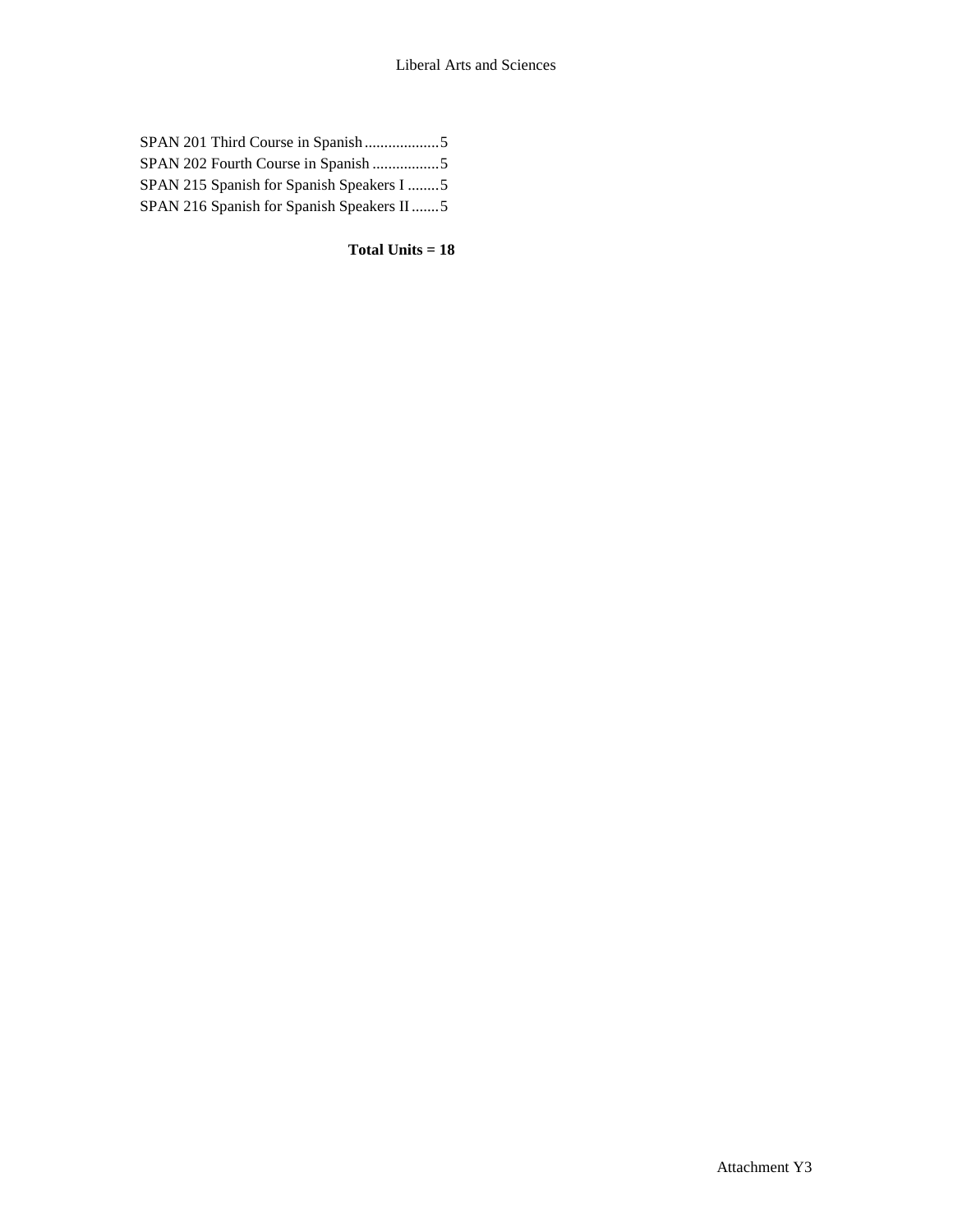Adoption of a program revision at Mesa College.

Proposed program revisions at Mesa College:

## **Associate in Arts Degree Liberal Arts and Sciences with an Emphasis in Arts Studies-Drama**

| <b>Courses Required for the Major:</b>  | <b>Units</b> |
|-----------------------------------------|--------------|
| DRAM 105 Introduction to Dramatic Arts3 |              |
| DRAM 132 Beginning Acting3              |              |
| DRAM 133 Intermediate Acting3           |              |

| Select a minimum of nine units:<br><b>Units</b> |  |
|-------------------------------------------------|--|
| DRAM 100A Fundamentals of Performance and       |  |
|                                                 |  |
| DRAM 100B Fundamentals of Performance and       |  |
|                                                 |  |
| <b>DRAM 104A Theatre Company Performance</b>    |  |
|                                                 |  |
| <b>DRAM 104B Theatre Company Performance</b>    |  |
|                                                 |  |
| DRAM 200A Fundamentals of Performance and       |  |
|                                                 |  |
| DRAM 200B Fundamentals of Performance and       |  |
|                                                 |  |
| <b>DRAM 204A Theatre Company Performance</b>    |  |
|                                                 |  |
| <b>DRAM 204B Theatre Company Performance</b>    |  |
|                                                 |  |
|                                                 |  |
| DRAM 150 Cinema as Art and Communication        |  |
|                                                 |  |
| DRAM 151 Cinema as Art and Communication        |  |
|                                                 |  |
| DRAM 268 Experimental Theatre 1-3               |  |
| COMS 101 Voice and Articulation 3               |  |
|                                                 |  |

**Total Units = 18**

## **Associate in Arts Degree Liberal Arts and Sciences with an Emphasis in Language Arts and Humanities Studies-English**

| <b>Courses Required for the Major:</b>   | <b>Units</b> |
|------------------------------------------|--------------|
| ENGL 215 English Literature I: 800-17993 |              |
| ENGL 216 English Literature II: 1800 -   |              |
|                                          |              |

| Units                                         |
|-----------------------------------------------|
| ENGL 208 Introduction to Literature3          |
|                                               |
| ENGL 211 American Literature II 3             |
| ENGL 220 Masterpieces of World Literature I:  |
|                                               |
| ENGL 221 Masterpieces of World Literature II: |
|                                               |
| ENGL 245 Writing Creative Nonfiction 3        |
| ENGL 245A Writing Creative Nonfiction 3       |
| ENGL 247 Writing Seminar - Poetry 3           |
| ENGL 249 Introduction to Creative Writing3    |
|                                               |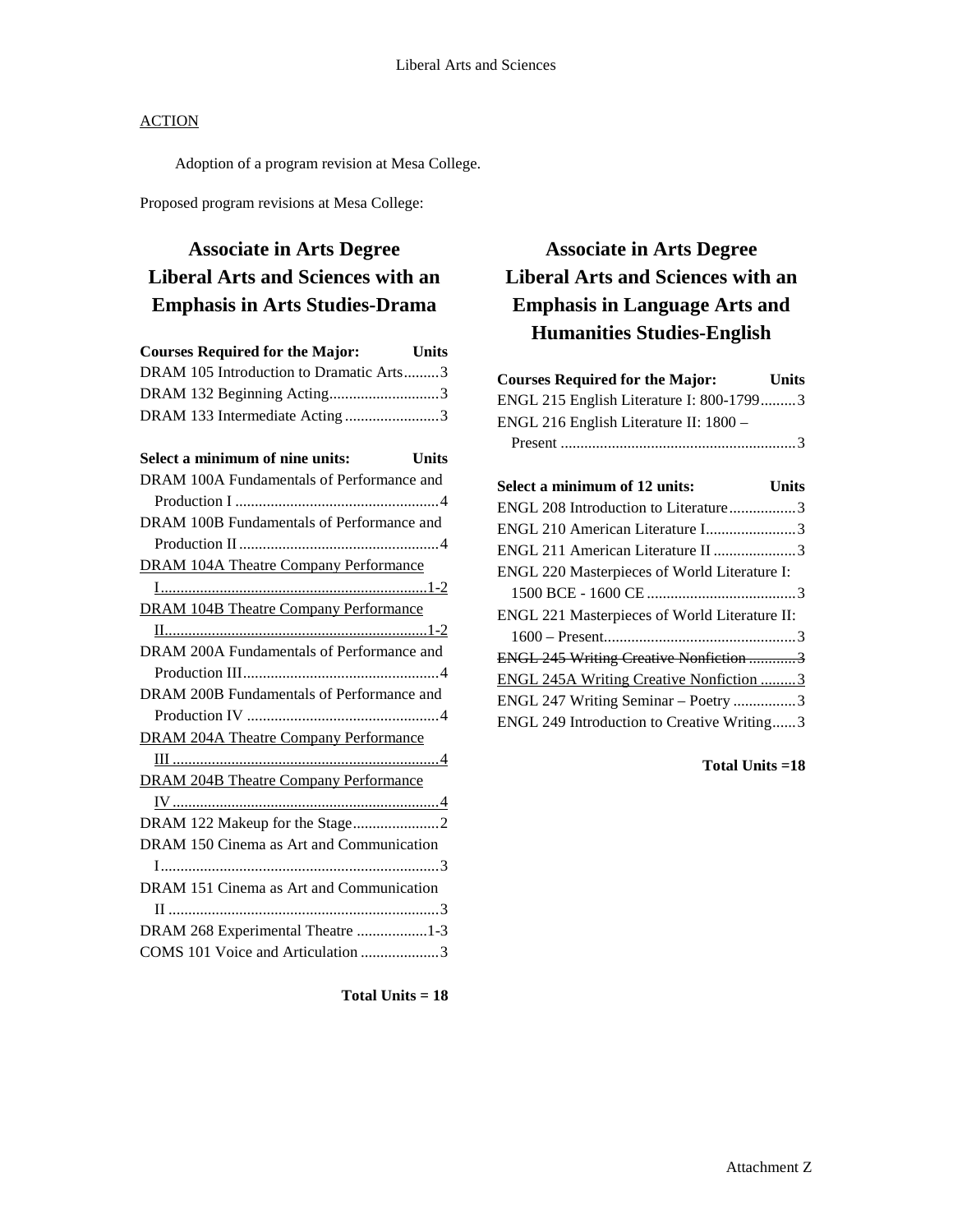Adoption of a program revision at Mesa College.

Proposed program revision at Mesa College:

## **Associate in Arts Degree Basic Musicianship Music Studies**

## **Courses Required for the Major:**

| Select 15 units from the following           |
|----------------------------------------------|
| <b>Units</b><br>courses:                     |
| MUSI 100 Introduction to Music 3             |
| MUSI 101 Music History I: Middle Ages to Mid |
|                                              |
| MUSI 102 Music History II: Mid 18th - Early  |
|                                              |
| MUSI 103 History of Rock Music 3             |
| MUSI 105 Music of Our Time 3                 |
|                                              |
| MUSI 110 Music for Elementary School         |
|                                              |
| MUSI 111 Jazz - History and Development3     |
|                                              |
| MUSI 125 Music, The Arts, and Humanity 3     |
| MUSI 150A Basic Musicianship3                |
|                                              |
|                                              |
| MUSI 213A Jazz Theory for Piano I4           |
| MUSI 213B Jazz Theory for Piano II4          |
|                                              |
| MUSI 258B Music Theory IV4                   |
| MUSI 268A Beginning Ear Training Laboratory  |
|                                              |
| MUSI 268B Beginning Ear Training Laboratory  |
|                                              |
| MUSI 269A Advanced Ear Training Laboratory   |
|                                              |
| MUSI 269B Advanced Ear Training Laboratory   |
|                                              |
|                                              |

## **Select 12 units from the following**

| courses: | <b>Units</b> |
|----------|--------------|
|          |              |
|          |              |
|          |              |

| MUSI 132A Classical Guitar I  1          |  |
|------------------------------------------|--|
| MUSI 132B Classical Guitar II  1         |  |
| MUSI 190 The Electronic Music Studio 3   |  |
|                                          |  |
| MUSI 202 Computer Music 3                |  |
| MUSI 205A Projects in Electronic Music 3 |  |
| MUSI 205B Projects in Electronic Music 3 |  |
| MUSI 206A Projects in Composition3       |  |
| MUSI 206B Projects in Composition3       |  |
| MUSI 210A Vocal Ensemble I2.5            |  |
| MUSI 210B Vocal Ensemble II 2.5          |  |
| MUSI 210C Vocal Ensemble III 2.5         |  |
| MUSI 210D Vocal Ensemble IV2.5           |  |
| MUSI 240 Advanced Voice Class I 2        |  |
|                                          |  |
|                                          |  |
|                                          |  |
|                                          |  |
|                                          |  |
| MUSI 252 Concert Jazz Band1-3            |  |
|                                          |  |
|                                          |  |
|                                          |  |
|                                          |  |
| MUSI 254 Instrumental Ensemble  1        |  |
| MUSI 174A Individualized Study 1         |  |
| MUSI 174B Individualized Study1          |  |
| MUSI 174C Individualized Study1          |  |
| MUSI 174D Individualized Study 1         |  |
|                                          |  |
|                                          |  |
|                                          |  |
|                                          |  |